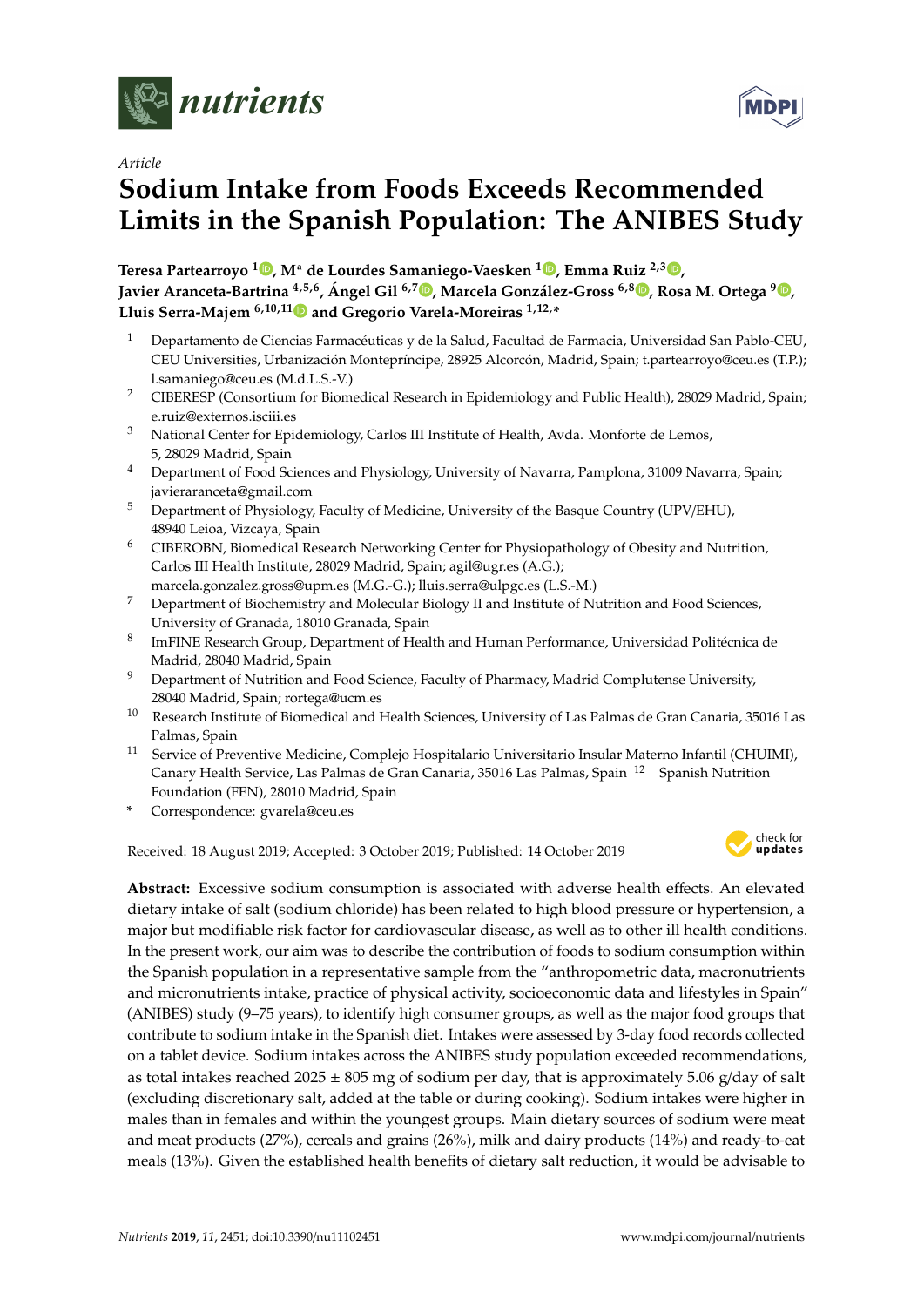continue and even improve the current national initiatives of awareness and educational campaigns and particularly food reformulation to decrease overall salt intakes across the Spanish population.

**Keywords:** sodium; salt; consumption; intakes; food groups; Spain; ANIBES

#### **1. Introduction**

Cardiovascular disease (CVD) is a non-communicable disease (NCD) that is currently the leading cause responsible of death worldwide. It encompasses several conditions such as heart disease, attack and failure, ischemic or haemorrhagic stroke and arrhythmia, amongst others [\[1,](#page-13-0)[2\]](#page-13-1). High blood pressure, also known as hypertension (blood pressure ≥ 140/90 mmHg) is the main risk factor for CVD and it has been estimated to cause 17.9 million deaths annually, the equivalent of about 31% of all deaths worldwide [\[3](#page-13-2)[,4\]](#page-13-3). Globally, one in four men and one in five women (22% of adults aged 18 years and over) presented high blood pressure (BP) in 2015 [\[4\]](#page-13-3). Prevalence of high BP in adults has declined in high-income countries over the last few decades; however, it has been stable or increasing in many low-and middle-income countries [\[4\]](#page-13-3). In most European countries, the prevalence of hypertension exceeds 40% [\[5\]](#page-13-4). However, these conditions are preventable as they have many modifiable behavioural risk factors such as tobacco use, unhealthy diet and physical inactivity, among others [\[4\]](#page-13-3). Excessive sodium consumption is considered the leading dietary risk associated with elevated BP, greater risk of stroke, CVD and premature death  $[1,4,6]$  $[1,4,6]$  $[1,4,6]$ . Evidence shows that reduced sodium intake lowers BP and may prevent hypertension [\[7\]](#page-13-6). In addition, an important number of recent high-quality systematic reviews of randomised controlled trials (RCTs) have concluded that decreased sodium intake relative to usual or higher intake, resulted in lowered BP in adults with or without hypertension [7-[11\]](#page-14-0). Independent of BP, further complications are related to excess sodium levels as multiple organs and tissues might be adversely affected: blood vessels, heart, kidneys and the brain [\[12](#page-14-1)[–14\]](#page-14-2).

Salt is the common term used to refer to sodium chloride, which consists of 40% sodium and 60% chloride by weight (5 g salt  $\approx$  2 g sodium) and it provides about 90% of the sodium in the human diet [\[15\]](#page-14-3). Sodium is the principal cation in extracellular fluid in the body, and it is an essential nutrient required for maintenance of plasma volume, acid–base balance, transmission of nerve impulses and normal cell function [\[16\]](#page-14-4). Salt is important in food, as a flavour and palatability enhancer, but also for food preservation and safety [\[17\]](#page-14-5). In a typical western diet, only 10% to 12% of dietary sodium occurs naturally in foods and the major contributors of dietary sodium/salt intake are processed foods and foods eaten out of home [\[18,](#page-14-6)[19\]](#page-14-7). The term "processed foods" includes all foods that have undergone manufacturing methods including not only convenience foods but also products like bread, cheese and meat products [\[20\]](#page-14-8). Not surprisingly, in most developed countries, ~80% of salt consumed is added to foods at the stage of manufacturing and in most cases, consumers are not aware of how much salt is added [\[21\]](#page-14-9). In non-industrialised countries, the main contributors of daily salt intake (up to 75%) are salt added during preparation, at the table at home, or in condiments (e.g., soy sauce, fish sauce) used for the seasoning of foods in countries such as China [\[22\]](#page-14-10). However, in high-income countries like Spain, studies from the Ministry of Health, Social Services and Equality concluded that approximately 70–75% of the salt consumed by our population derives from processed foods and foods consumed outside home, which is also commonly known as "hidden salt" from food as the consumer is not fully conscious of its presence [\[23\]](#page-14-11). Sodium is a ubiquitous mineral in the diet, from its presence in a staple product such as bread to a salty snack like potato chips. On the other hand, the sodium content from recipes of home-cooked dishes is highly variable, and discretionary salt use (in home cooking or at the table) is difficult to quantify and often not included in standard dietary surveys [\[24\]](#page-14-12). The dietary salt intake among adults in most European countries ranges from 7 to 13 g/day [\[25\]](#page-14-13). In 2011, in a representative sample of Spanish young and middle-aged adults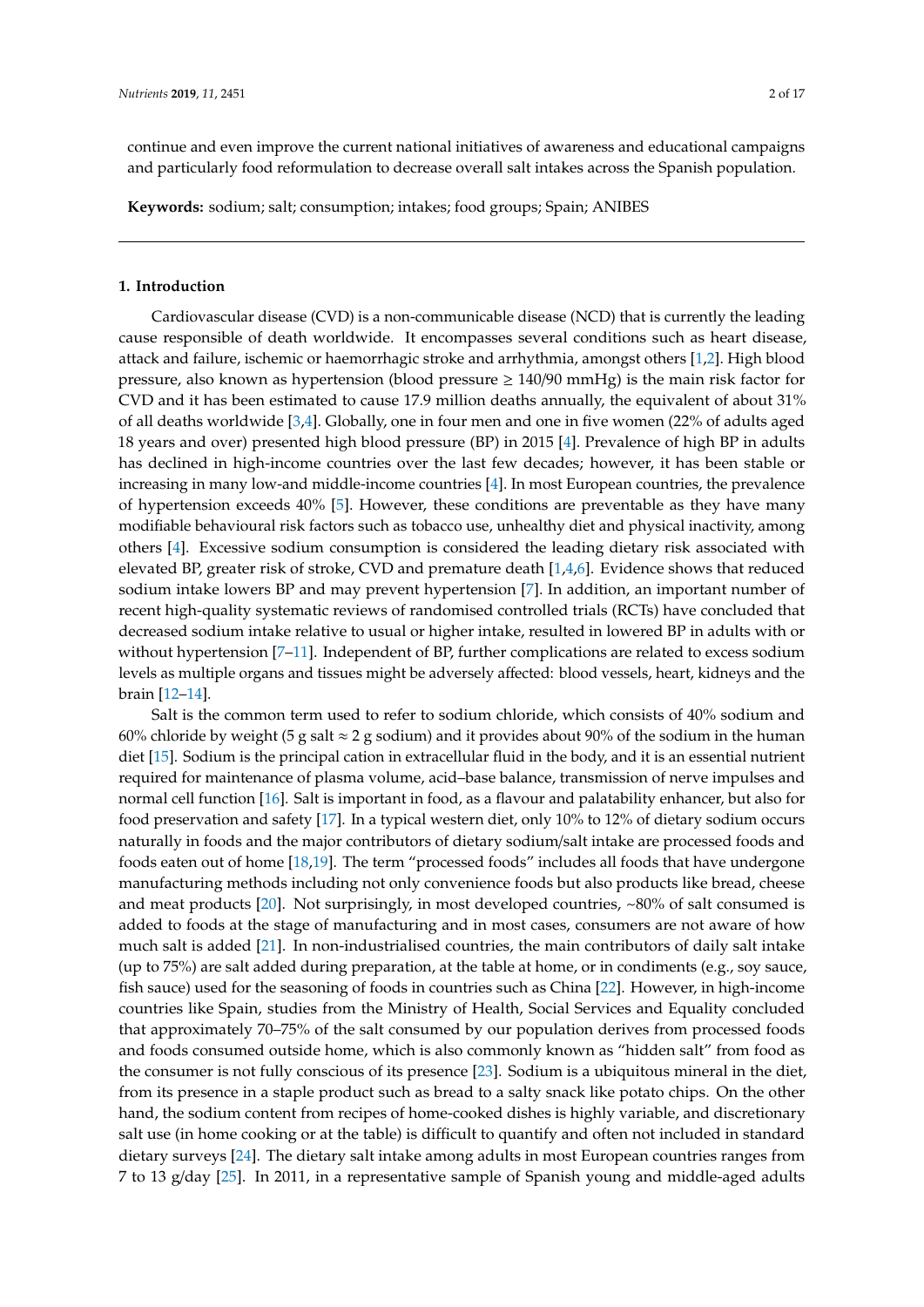aged 18–60 years ( $n = 418$ ), salt intakes were assessed by a 24-h urinary sodium excretion method. Assuming that the sodium eliminated in the urine comes from the diet, sodium excretion corresponded with a dietary salt intake of 9.8 g/day, and it showed that 88.2% of the subjects had salt intakes above the recommended 5 g/day [\[26\]](#page-14-14). The World Health Organization (WHO) issued the recommendation to reduce sodium intakes to <2 g/day sodium (5 g/day of salt) in adults, in order to reduce BP and risk of CVD, stroke and coronary heart disease (strong recommendation) [\[4,](#page-13-3)[5,](#page-13-4)[27,](#page-14-15)[28\]](#page-14-16). In addition, the WHO recommended a further reduction in sodium intake to control BP in children (strong recommendation), as it should be even lower based on the energy requirements of children [\[27\]](#page-14-15). The European Union launched the Framework for National Salt Initiatives in 2008, aiming at a 16% salt reduction within four years across all food categories to achieve the WHO recommendations of an intake of less than 5 g/day of salt (<2 g/day sodium) for adults [\[29\]](#page-14-17). In Spain, the Strategy for Nutrition, Physical Activity and Prevention of Obesity (NAOS) from 2005 already recommended that salt intakes from all sources should be also reduced to less than 5 g/day [\[30\]](#page-14-18); and since 2008, the government has been actively working towards the reduction of salt consumption. The Spanish Ministry of Health, through the Spanish Agency for Food Safety and Nutrition (AESAN) developed a plan in which first, the average salt consumption from the adult Spanish population was studied, resulting in 9.8 g/day. Secondly, major food salt sources were identified and it was concluded that approximately 70–75% of salt came from processed foods and foods consumed outside the home [\[31\]](#page-14-19). Finally, Spanish public health authorities have been closely working with the food industry to establish a framework of collaboration to promote the production and distribution of products which contribute to a healthier and more balanced diet by endorsing a voluntary sodium reduction plan by reformulation of food products [\[32\]](#page-15-0).

In the present study, our aim was to identify levels of sodium consumption derived from foods, its main food group sources from the Spanish diet and anthropometric characteristics from different population groups from the ANIBES study.

#### **2. Materials and Methods**

The complete design, protocol and methodology of the "anthropometric data, macronutrients and micronutrients intake, practice of physical activity, socioeconomic data and lifestyles in Spain" (ANIBES) study have been described in detail elsewhere [\[33\]](#page-15-1) and references are fully available at the repository from the Spanish Nutrition Foundation (FEN) http://[www.fen.org.es](http://www.fen.org.es/anibes/es/biblioteca)/anibes/es/biblioteca. The ANIBES study is a cross-sectional study conducted using stratified multistage sampling. The fieldwork was completed at 128 sampling points across Spain. The design of the study aimed to define a sample size representative of all individuals living in Spain, aged 9–75 years, and living in municipalities of at least 2000 inhabitants. The initial potential sample consisted of 2634 individuals, and the final sample involved 2009 individuals (1013 men, 50.4%; 996 women, 49.6%). In addition, for the youngest age groups (9–12, 13–17 and 18–24 years), a "boost sample" was included to provide at least  $n = 200$  per age group (error  $\pm 6.9$ %). The random sample plus boost sample comprised 2285 participants. The sample quotas according to the following variables were: age groups (9–12, 13–17, 18–64 and 65–75 years), gender (male/female), geographical distribution (Northeast, Levant, Southwest, North–Central, Barcelona, Madrid, Balearic and Canary Islands) and locality size (2000 to 30,000 inhabitants being rural population; 30,000 to 200,000 inhabitants being semi-urban population; and over 200,000 inhabitants being urban population). In addition, other factors for sample adjustment were considered: unemployment rate, percentage of foreigners (immigrant population), physical activity level and education or economic level. The fieldwork was conducted from mid-September 2013 to mid-November 2013, and two previous pilot studies were also performed. To equally represent all days of the week, study subjects participated during two weekdays and one weekend day. The final protocol was approved by the Ethical Committee for Clinical Research of the Region of Madrid, Spain [\[34\]](#page-15-2).

Study participants used a tablet device (Samsung Galaxy Tab 27.0, Samsung Electronics; Suwon, Gyeonggi-do, South Korea) provided by the researchers, to record all food and drinks consumed for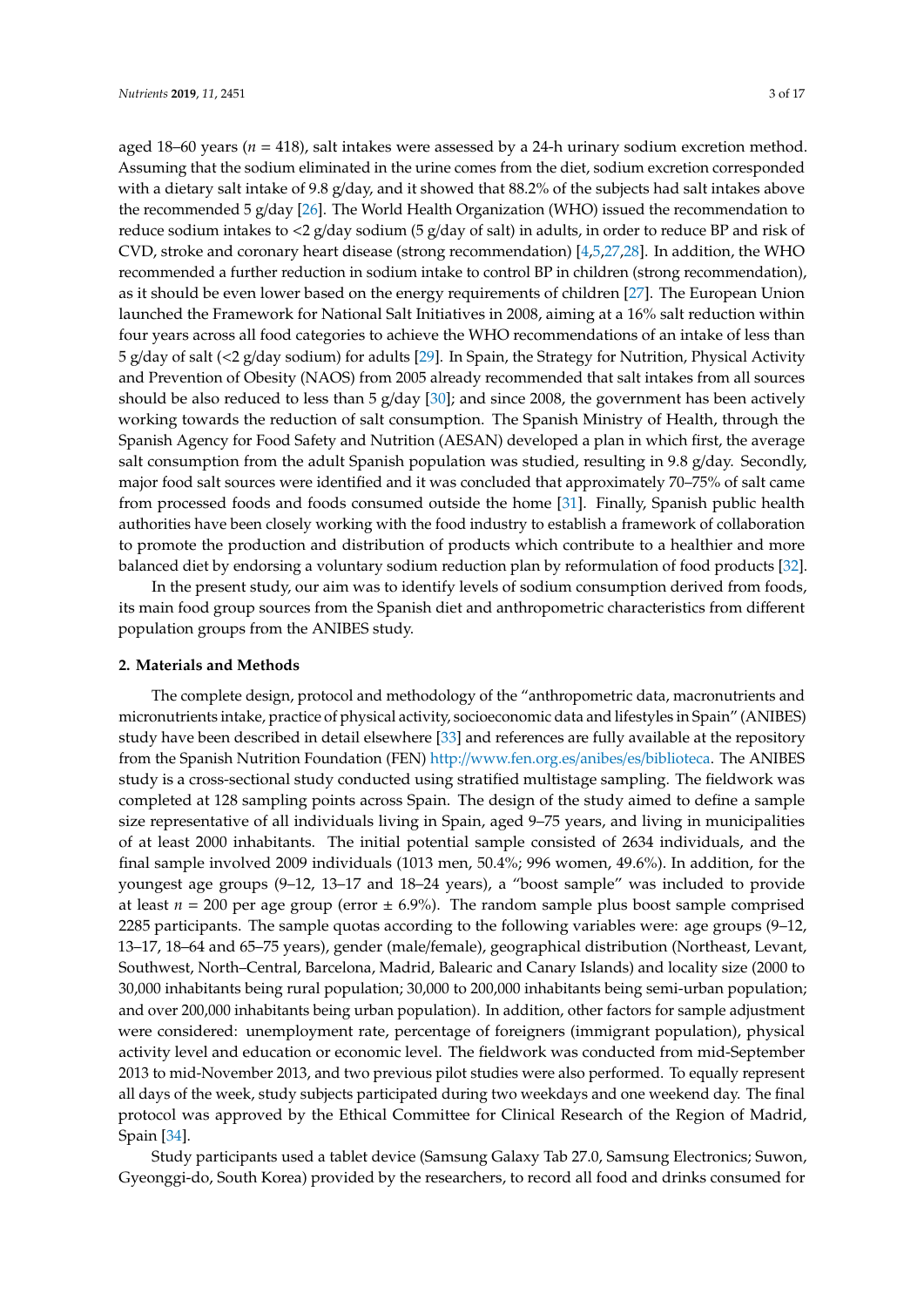three days by taking photos both at home and outside. No specific protocol was given to subjects regarding consumption of their meals, so they would eat as normally as possible. Pictures of dishes or food products were freely taken by participants before and after each eating occasion, with the tablet or a digital camera A specific software was developed to collect information from the field tablets every two seconds, and the database was updated every 30 min. Food consumption was assessed with the use of the photographs, descriptions and collected information, by a team of dieticians/nutritionists who codified the foods and beverages and assigned grams following three different cleanings of the data. Food and beverage sodium contents were calculated from the food consumption records using VD-FEN 2.1 software, a dietary evaluation program from the Spanish Nutrition Foundation (FEN), Spain, which was also newly developed for the ANIBES study based on the Spanish Food Composition Tables [\[35\]](#page-15-3), with several expansions and updates. Data obtained from food manufacturers and nutritional information provided on food labels were also included. Results are expressed as grams of sodium and discretionary salt use (salt added during cooking or at the table) was not estimated.

Trained interviewers collected the different anthropometric measurements following the procedures previously tested in two pilot studies. Height was measured by triplicate using a Stadiometer model Seca 206 (Seca, Hamburg, Germany), weight was acquired by one determination in a weighing scale model Seca 804 (Seca, Hamburg, Germany). Finally, waist circumference was measured by triplicate using a tape model Seca 201 (Seca, Hamburg, Germany).

Values are reported as means  $\pm$  standard deviation (SD) or as percentage. The Kolmogorov–Smirnov test was used to establish if the samples were parametric or non-parametric. Non-parametric data were analysed by the Mann–Whitney U test or the Kruskal–Wallis test. When it resulted in differences, multiple comparisons between medians were studied by the Dunn test to adjust for multiple comparison and adjust the *p*-value with Bonferroni correction. Differences were considered significant at  $p < 0.05$ . Data analysis was achieved with SPSS 24.0 software package (IBM Corp., Armonk, NY, USA).

#### **3. Results**

Sodium intakes derived exclusively from foods from the entire population and different gender and age groups are shown in Table [1.](#page-4-0) Male participants had significantly higher sodium total intakes (2218  $\pm$  868 mg/day) than females (1828  $\pm$  682 mg/day) regardless of age ( $p$  < 0.05). Furthermore, average daily sodium intake was highest among adolescents aged 13 to 17 years (2351  $\pm$  841.8 mg/day) and children aged 9 to 12 years (2247  $\pm$  735.4 mg/day) although only a small and non-significant variation was observed between them (Table [1\)](#page-4-0). However, significant differences  $(p < 0.001)$  were observed amongst children and adolescent sodium intakes when compared to adults ( $2026 \pm 805.2$  mg/day) and the elderly (1693  $\pm$  640 mg/day).

|     |                                     |       | N    | Total Sodium Intake (mg/day) |
|-----|-------------------------------------|-------|------|------------------------------|
|     |                                     | Total | 2009 | $2025 \pm 805$               |
|     | Total Population $(9-75 \text{ y})$ | Men   | 1013 | $2218 \pm 868$ *             |
|     |                                     | Women | 996  | $1828 \pm 682$               |
|     |                                     | Total | 213  | $2247 \pm 735$ <sup>a</sup>  |
|     | $9-12y$                             | Men   | 126  | $2350 \pm 798$ *             |
|     |                                     | Women | 87   | $2098 \pm 608$               |
|     |                                     | Total | 211  | $2351 \pm 842$ <sup>a</sup>  |
|     | $13 - 17y$                          | Men   | 137  | $2517 \pm 868$ *             |
| Age |                                     | Women | 74   | $2043 \pm 698$               |
|     |                                     | Total | 1655 | $2026 \pm 805$ <sup>b</sup>  |
|     | $18 - 64$ y                         | Men   | 798  | $2219 \pm 876$ *             |
|     |                                     | Women | 857  | $1846 \pm 686$               |

**Table 1.** Sodium intake from foods consumed by the ANIBES study population (excluding added table and cooking salt).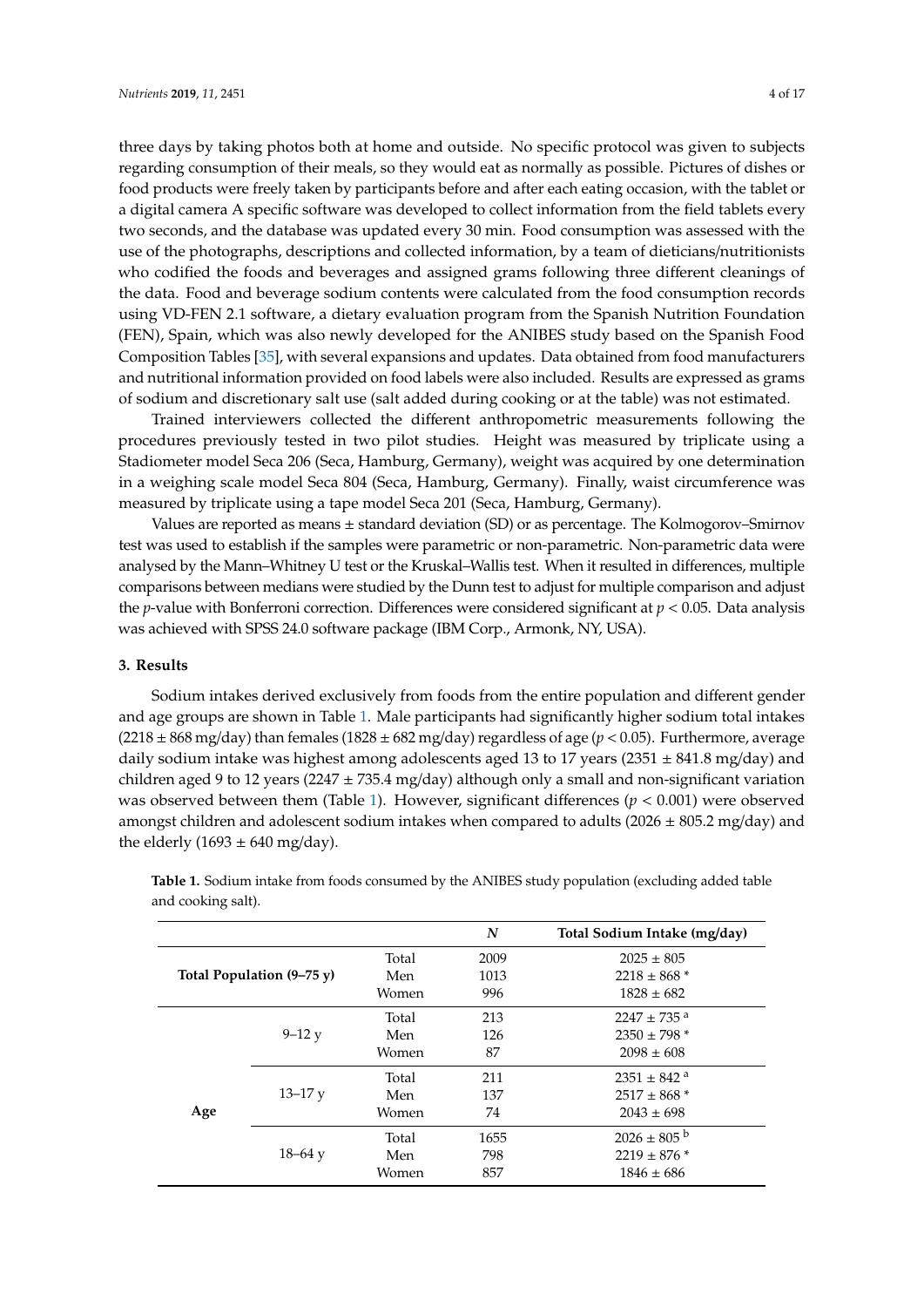<span id="page-4-0"></span>

|             |       | N   | Total Sodium Intake (mg/day) |
|-------------|-------|-----|------------------------------|
|             | Total | 206 | $1693 \pm 640$ c             |
| $65 - 75$ y | Men   | 99  | $1841 \pm 668$ *             |
|             | Women | 107 | $1556 \pm 583$               |

**Table 1.** *Cont.*

Data reported as means ± standard deviation (SD) per group. Different superscript lowercase letters indicate statistically significant difference between ages (all differences are *p* < 0.001; Kruskal–Wallis test) and \* indicate statistically significant difference between gender, (all differences are  $p \le 0.05$ ; Mann–Whitney U test). ANIBES, "anthropometric data, macronutrients and micronutrients intake, practice of physical activity, socioeconomic data and lifestyles in Spain".

Table [2,](#page-4-1) which summarises sodium intakes exclusively derived from foods per 1000 kcal consumed, showed that there were no significant differences per gender within different age groups. Nonetheless, it can be observed how sodium consumption decreased significantly with age. In particular, sodium intakes per 1000 kcal were significantly higher among younger population groups (children and adolescents) than among the elderly ( $p \leq 0.05$ ).

<span id="page-4-1"></span>**Table 2.** Sodium intakes from foods per 1000 kcal consumed by the ANIBES study population (excluding added table and cooking salt).

|     |                           |       | N    | Sodium (mg/day) Per 1000 kcal |
|-----|---------------------------|-------|------|-------------------------------|
|     |                           | Total | 2009 | $1118 \pm 315$                |
|     | Total Population (9–75 y) | Men   | 1013 | $1130 \pm 307$                |
|     |                           | Women | 996  | $1106 \pm 322$                |
|     |                           | Total | 213  | $1146 \pm 265$ <sup>a</sup>   |
|     | $9-12y$                   | Men   | 126  | $1169 \pm 266$                |
|     |                           | Women | 87   | $1113 \pm 263$                |
|     |                           | Total | 211  | $1166 \pm 303$ <sup>a</sup>   |
|     | $13 - 17y$                | Men   | 137  | $1190 \pm 304$                |
| Age |                           | Women | 74   | $1122 \pm 299$                |
|     |                           | Total | 1655 | $1116 \pm 317$ <sup>a,b</sup> |
|     | $18 - 64$ y               | Men   | 798  | $1125 \pm 306$                |
|     |                           | Women | 857  | $1109 \pm 327$                |
|     |                           | Total | 206  | $1052 \pm 299$ b              |
|     | $65 - 75y$                | Men   | 99   | $1048 \pm 307$                |
|     |                           | Women | 107  | $1056 \pm 294$                |

Data reported as means  $\pm$  standard deviation (SD) per group. Values that do not share superscript are significantly different between ages,  $p \le 0.05$ . (Kruskal–Wallis test).

When studying different eating occasions (Table [3\)](#page-5-0), average breakfast sodium intakes were higher for children (376.4 ± 188.6 mg/day); adolescents presented a higher morning break  $(278.6 \pm 335.6 \text{ mg/day})$  and dinner intake  $(824.9 \pm 487.9 \text{ mg/day})$ , while adults had a greater consumption over lunch (692.6  $\pm$  406.3 mg/day), although these differences were not significant. Likewise, there were no significant differences in sodium intakes considering if consumption over the week or the weekend.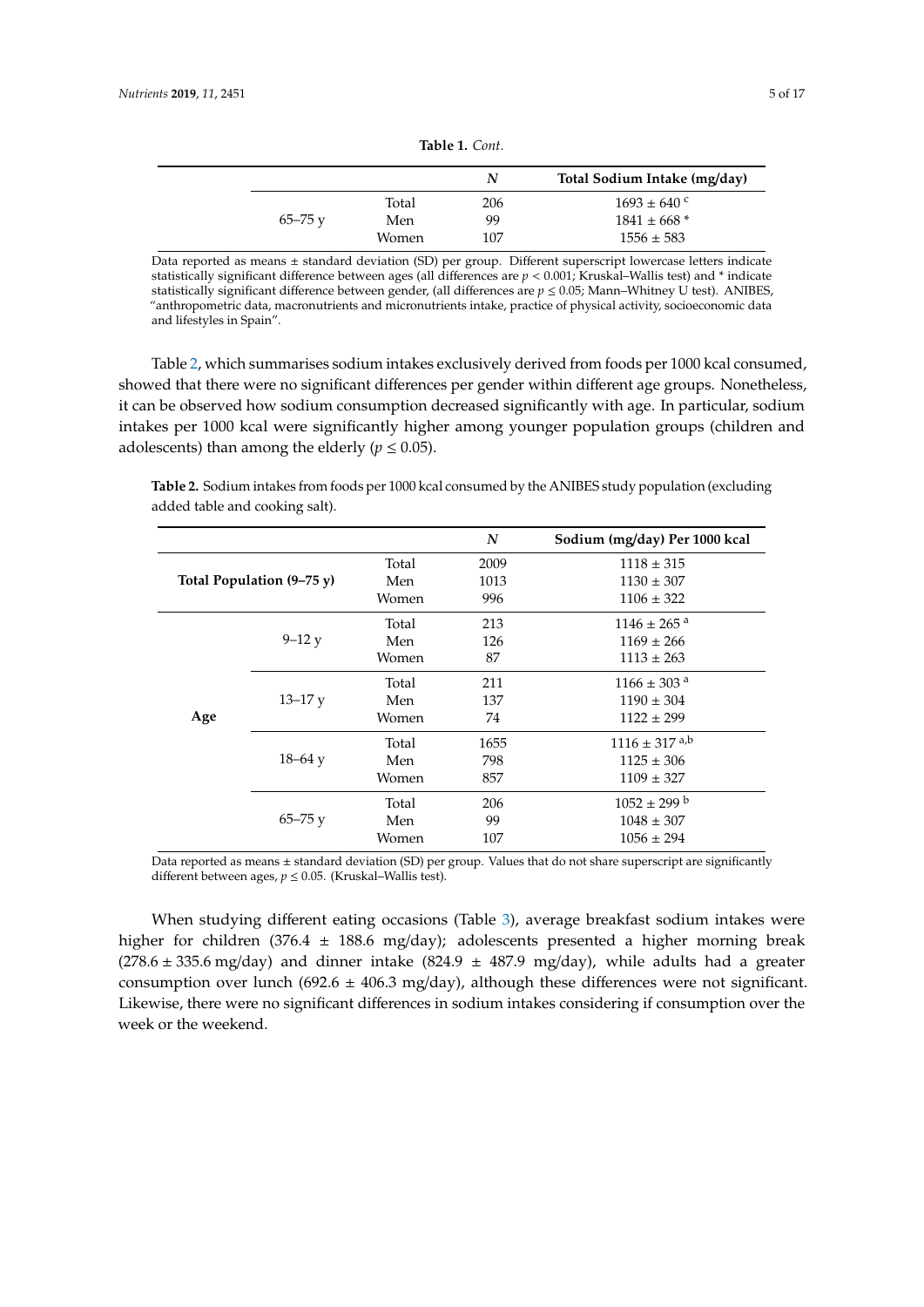| Sodium Intakes by Eating  | Children            | Adolescents         | <b>Adults</b>       | Elderly            |
|---------------------------|---------------------|---------------------|---------------------|--------------------|
| Occasion/Period (mg/day). | 9-12 Years Old      | 13-17 Years Old     | 18-64 Years Old     | 65-75 Years Old    |
| n                         | 213                 | 211                 | 1655                | 206                |
| <b>Breakfast</b>          | $376.4 \pm 188.6$   | $363.9 \pm 229.9$   | $309.6 \pm 246.0$   | $305.9 \pm 203.6$  |
| Mid-morning               | $246.8 \pm 266.6$   | $278.6 \pm 335.6$   | $111.6 \pm 225.8$   | $61.8 \pm 156.6$   |
| Lunch                     | $569.7 \pm 278.7$   | $623.1 \pm 382.2$   | $692.6 \pm 406.3$   | $635.2 \pm 341.5$  |
| Afternoon                 | $309.6 \pm 260.1$   | $202.3 \pm 244.8$   | $101.1 \pm 186.3$   | $75.9 \pm 142.2$   |
| Dinner                    | $695.6 \pm 373.7$   | $824.9 \pm 487.9$   | $756.6 \pm 453.1$   | $599 \pm 360.3$    |
| Other occasions           | $48.9 \pm 112.2$    | $58 \pm 184.8$      | $54.1 \pm 141.7$    | $15.1 \pm 48.1$    |
| Working days              | $2348.8 \pm 883.7$  | $2382.5 \pm 998.8$  | $2014.5 \pm 907.3$  | $1712.9 \pm 729.3$ |
| Non-working days          | $2043.4 \pm 1021.1$ | $2287.1 \pm 1092.2$ | $2047.6 \pm 1129.6$ | $1653 \pm 880.7$   |

<span id="page-5-0"></span>**Table 3.** Sodium intakes from foods consumed at different eating occasions by age groups from the ANIBES study population (excluding added table and cooking salt).

Data reported as means ± standard deviation (SD) per group.

The main sources of sodium intakes across all groups from the ANIBES study population were meat and meat products (27%) and cereals and grains (26%), followed by milk and dairy products (14%), ready-to-eat meals (13%) and fish and shellfish (6%) as shown in Figure [1.](#page-6-0) Altogether, these five food groups accounted for more than 80% of sodium consumption. Only those foods that contributed at least 1% to sodium consumption of the population have been included.

When assessing specific food categories within each food group we found that largest contributors to sodium intakes were sausages and other processed meat products ( $403.8 \pm 371.9$  mg/day), closely followed by bread (400.4  $\pm$  244.4 mg/day), then ready-to-eat meals (261.9  $\pm$  330.2 mg/day), cheeses  $(150.0 \pm 209.2 \text{ mg/day})$  and canned fish and shellfish  $(74.1 \pm 182.3 \text{ mg/day})$  (Table [4\)](#page-5-1).

| <b>Food Groups</b>        | <b>Food Subgroups</b>                          | Sodium Contribution (mg/day) | Sodium Contribution (%) |
|---------------------------|------------------------------------------------|------------------------------|-------------------------|
| Meat and meat products    |                                                | $530.3 \pm 410.0$            | 27                      |
|                           | Sausages and other processed<br>meats products | $403.8 \pm 371.9$            |                         |
|                           | Fresh meat                                     | $125.0 \pm 157.5$            |                         |
|                           | Viscera and offal                              | $1.5 \pm 9.2$                |                         |
| <b>Cereals and Grains</b> |                                                | $522.0 \pm 271.1$            | 26                      |
|                           | Bread                                          | $400.4 \pm 244.4$            |                         |
|                           | Bakery and pastry                              | $84.3 \pm 108.2$             |                         |
|                           | Breakfast cereals and cereal bars              | $24.7 \pm 71.2$              |                         |
|                           | Grains and flours                              | $4.7 \pm 13.7$               |                         |
|                           | Tubers                                         | $4.4 \pm 10.4$               |                         |
|                           | Pasta                                          | $3.6 \pm 24.0$               |                         |
| Milk and dairy products   |                                                | $280.5 \pm 232.4$            | 14                      |
|                           | Cheese                                         | $150.0 \pm 209.2$            |                         |
|                           | Milk                                           | $88.9 \pm 70.2$              |                         |
|                           | Yogurt and fermented milk                      | $29.3 \pm 40.2$              |                         |
|                           | Other dairy products                           | $12.3 \pm 29.4$              |                         |
| Ready-to-eat meals        |                                                | $261.9 \pm 330.2$            | 13                      |
| Fish and shellfish        |                                                | $120.1 \pm 198.4$            | 6                       |
|                           | Canned fish and shellfish                      | $74.1 \pm 182.3$             |                         |
|                           | Shellfish                                      | $23.4 \pm 56.3$              |                         |
|                           | Fish                                           | $23.4 \pm 33.9$              |                         |
| Appetisers                |                                                | $77.1 \pm 168.0$             | $\overline{4}$          |
| Sauces and condiments     |                                                | $59.5 \pm 125.1$             | 3                       |
| Vegetables                |                                                | $49.1 \pm 49.7$              | 2                       |
| Sugars and sweets         |                                                | $37.9 \pm 70.9$              | 2                       |
|                           | Chocolates                                     | $37.3 \pm 70.9$              |                         |
|                           | Jams and similar                               | $0.4 \pm 1.3$                |                         |
|                           | Sugars                                         | $0.2 \pm 0.6$                |                         |
| Eggs                      |                                                | $36.4 \pm 39.1$              | 2                       |

<span id="page-5-1"></span>**Table 4.** Dietary sources of sodium from food groups and subgroups consumed by the ANIBES study population (9–75 y).

Data reported as means  $\pm$  standard deviation (SD), per group.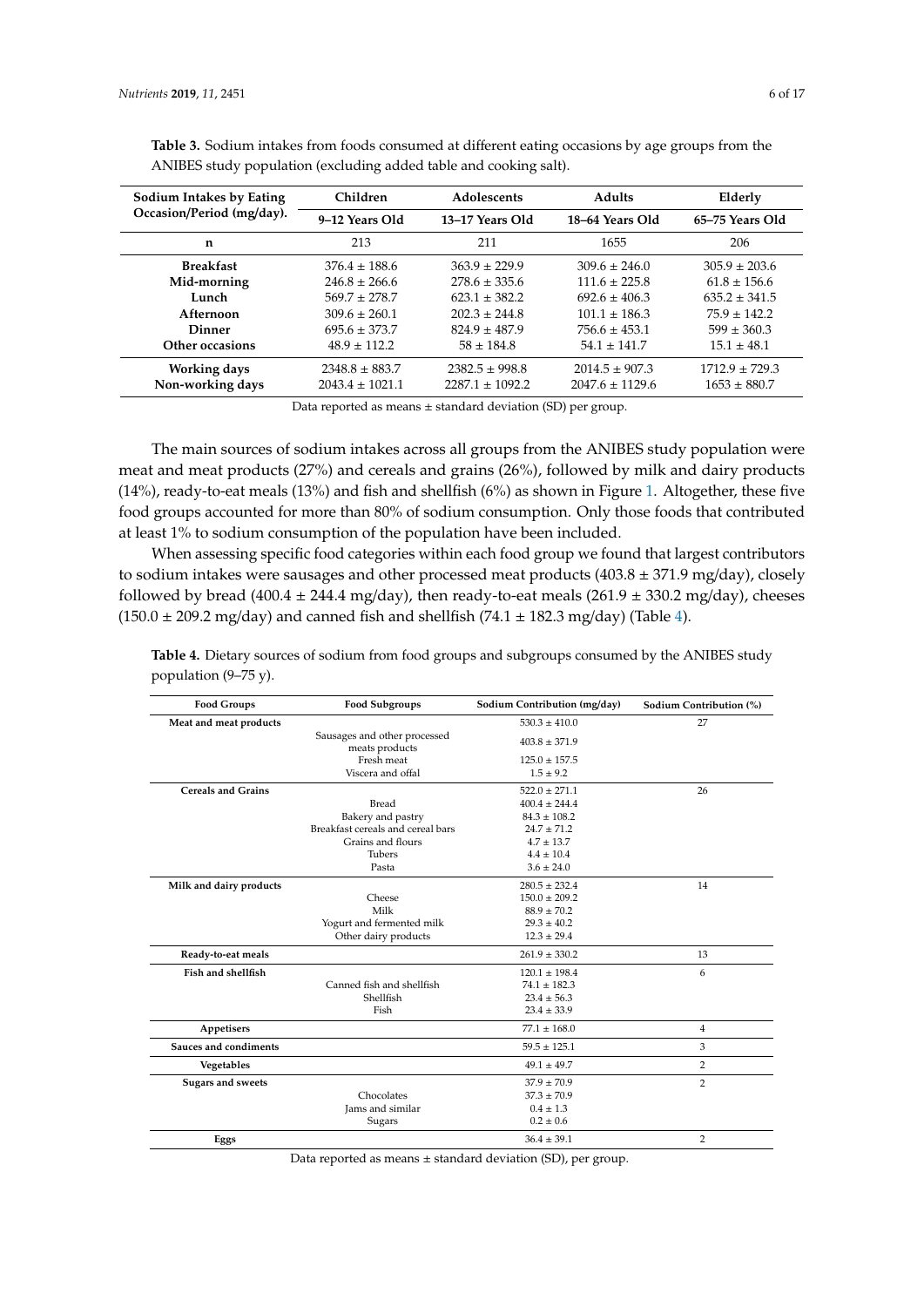It is noteworthy that meat and processed meat products contributed to sodium intakes in the same proportion as cereals and grains amongst children and adolescents (27%) (Figure [1\)](#page-6-0). Another major food group for adolescents were ready-to-eat meals, which accounted for 16% of sodium intakes. Milk and dairy products contributed very similarly to sodium intakes within all age groups (13–15%) but fish and shellfish showed a higher consumption amongst adults (6%) and, specially, the elderly (8%). The rest of food groups were minor contributors to sodium dietary intakes as they provided 4%  $\,$ or less each. provided 4% or less each.

<span id="page-6-0"></span>

**Figure 1.** Dietary top ten food and beverage groups **c**ontributing to sodium intakes by different age **Figure 1.** Dietary top ten food and beverage groups contributing to sodium intakes by different age groups from the ANIBES study population . groups from the ANIBES study population.

Subjects were divided into four groups by gender: underweight, normal weight, overweight and obese groups, according to BMI recommended by WHO for children [36] and a[dult](#page-15-4)s [37]. Considering BMI values, as shown in Table 5, children [wh](#page-7-0)o were overweight showed significantly higher sodium intakes than those who were underweight. However, no significant differences were to waist/height ratio and cardiovascular risk and age segment [38]. observed related to waist/height ratio and cardiovascular risk and age segment [\[38\]](#page-15-6).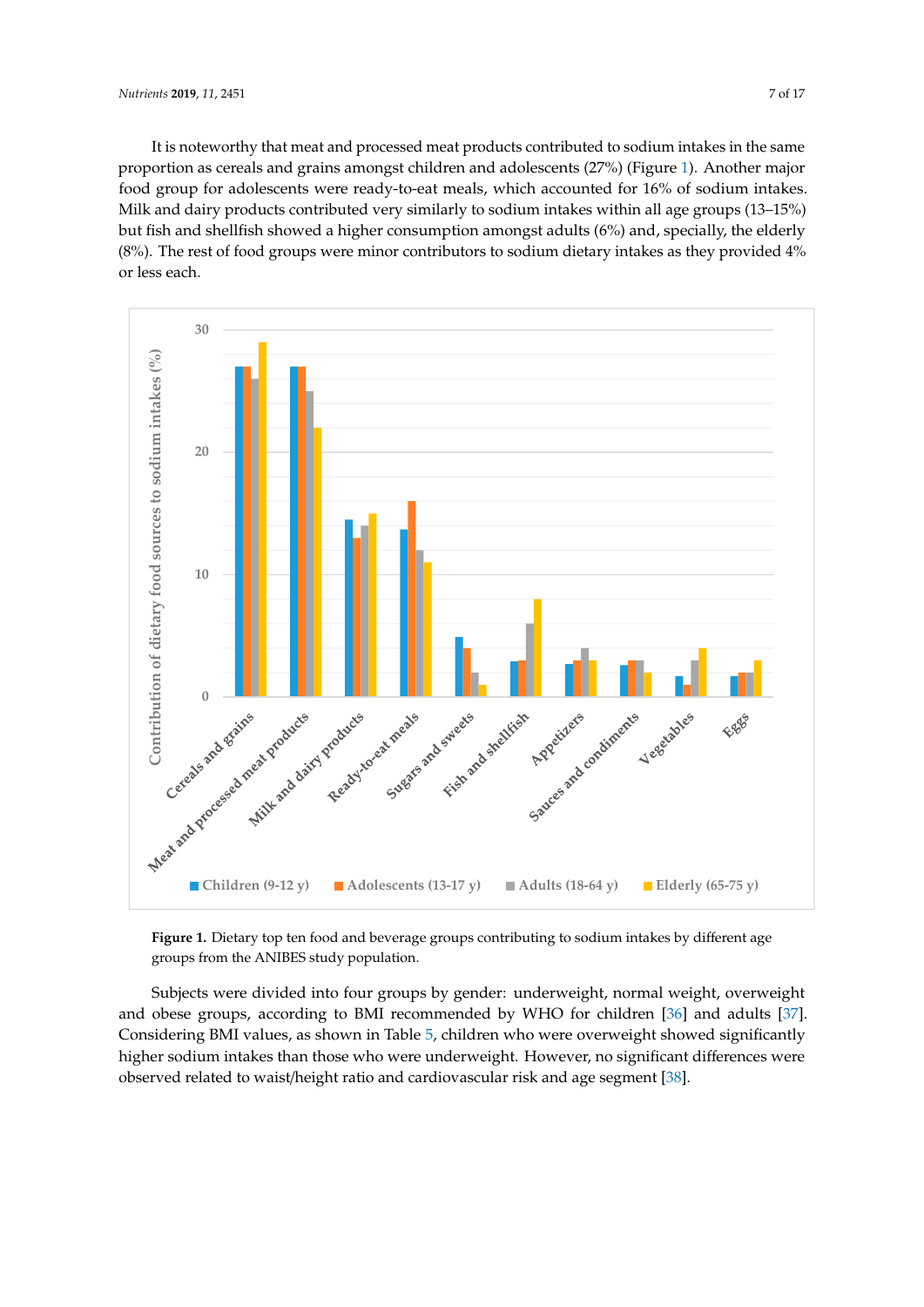|              |             | Sodium Intakes (mg/d)            |                                 |                                |                                 |                                 |
|--------------|-------------|----------------------------------|---------------------------------|--------------------------------|---------------------------------|---------------------------------|
|              |             | <b>Total Population</b>          | Children 9-12 y                 | Adolescents 13-17 y            | Adults 18-64 y                  | Elderly 65-75 y                 |
| <b>BMI</b>   | Underweight | $2245.7 + 771.5$<br>$n = 143$    | $2252.3 + 681.2$<br>$n = 85$    | $2327.1 + 793.8$<br>$n=28$     | $2151.1 + 983.8$<br>$n = 30$    |                                 |
|              | Normal      | $2129.3 \pm 840.5$<br>$n = 1000$ | $2205.1 \pm 779.0$<br>$n = 112$ | $2392.9 + 905.9$<br>$n = 146$  | $2084.4 + 827.2$<br>$n = 704$   | $1725.6 \pm 733.1$<br>$n = 38$  |
|              | Overweight  | $1953.8 \pm 745.9$<br>$n = 740$  | $2543.0 + 694.4*$<br>$n=15$     | $2177.4 \pm 561.7$<br>$n = 33$ | $1970.2 + 761.4$<br>$n = 592$   | $1694.9 \pm 619.5$<br>$n = 100$ |
|              | Obesity     | $1938.6 \pm 788.7$<br>$n = 402$  |                                 | $2404.0 \pm 688.6$<br>$n=4$    | $1987.8 \pm 810.6$<br>$n = 329$ | $1671.7 \pm 622.7$<br>$n = 68$  |
| Waist/Height | No risk     | $2174.8 \pm 845.2$<br>$n = 1043$ | $2247.9 + 761$<br>$n = 162$     | $2387.1 + 876.2$<br>$n = 181$  | $2107.1 + 846.2$<br>$n = 689$   | $1842.5 \pm 831.7$<br>$n=11$    |
|              | Risk        | $1938.3 \pm 750.1$<br>$n = 1242$ | $2243.9 \pm 654.3$<br>$n = 51$  | $2131.3 \pm 554.9$<br>$n = 30$ | $1967.4 \pm 769.9$<br>$n = 966$ | $1684.5 \pm 629.0$<br>$n = 195$ |

<span id="page-7-0"></span>**Table 5.** Sodium intakes according to body composition and physical activity amongst the ANIBES study population. Underweiter and the seconding to body composition and priysical activity amongst the ANDES<br>population.

(-): not determined. Data reported as means ± standard deviation (SD) per group. \* *p* < 0.05 compared to (-): not determined. Data reported as means ± standard deviation (SD) per group. \**p* < 0.05 compared underweight (Kruskal–Wallis test). to underweight (Kruskal–Wallis test).

Figure 2 represents sodium intakes from total population segmented by Nielsen zones. Although there were no significant differences between geographic zones in Spain, higher intakes can be observed in South, East and North-East regions when compared to consumption levels from  $\mathcal{N}$ North-West, and Canary Islands areas. Likewise, habitat size (Figure [3\)](#page-8-0) does not seem to exert an<br>. influence in population's sodium intakes, even though there is a tendency to be slightly higher in rural intake between and the solid parameter of the solid parameters. The solid parameter of the solid parameters of the so vs. urban areas. However, we observed a different sodium intake between adult (18–64 y) and senior senior (65–75 y) groups and between lower (≤1000€) and higher (≥2000€) income levels. In both cases, (65–75 y) groups and between lower (≤1000€) and higher (≥2000€) income levels. In both cases, higher higher sodium consumption (*p* < 0.05) was related to population groups from higher income levels sodium consumption ( $p < 0.05$ ) was related to population groups from higher income levels (Figure [4\)](#page-8-1). Figure 2 represents sodium intakes from total population segmented by Nielsen zones**.** Although the significant differences between geographic  $\frac{1}{2}$  respectively. can be observed in Southeast and Christian groups when compared to consumption in Span, in Span, in and the consumer

<span id="page-7-1"></span>

**Figure 2.** Sodium intake from total population segmented by Spanish Nielsen areas from the ANIBES **Figure 2.** Sodium intake from total population segmented by Spanish Nielsen areas from the ANIBES study population.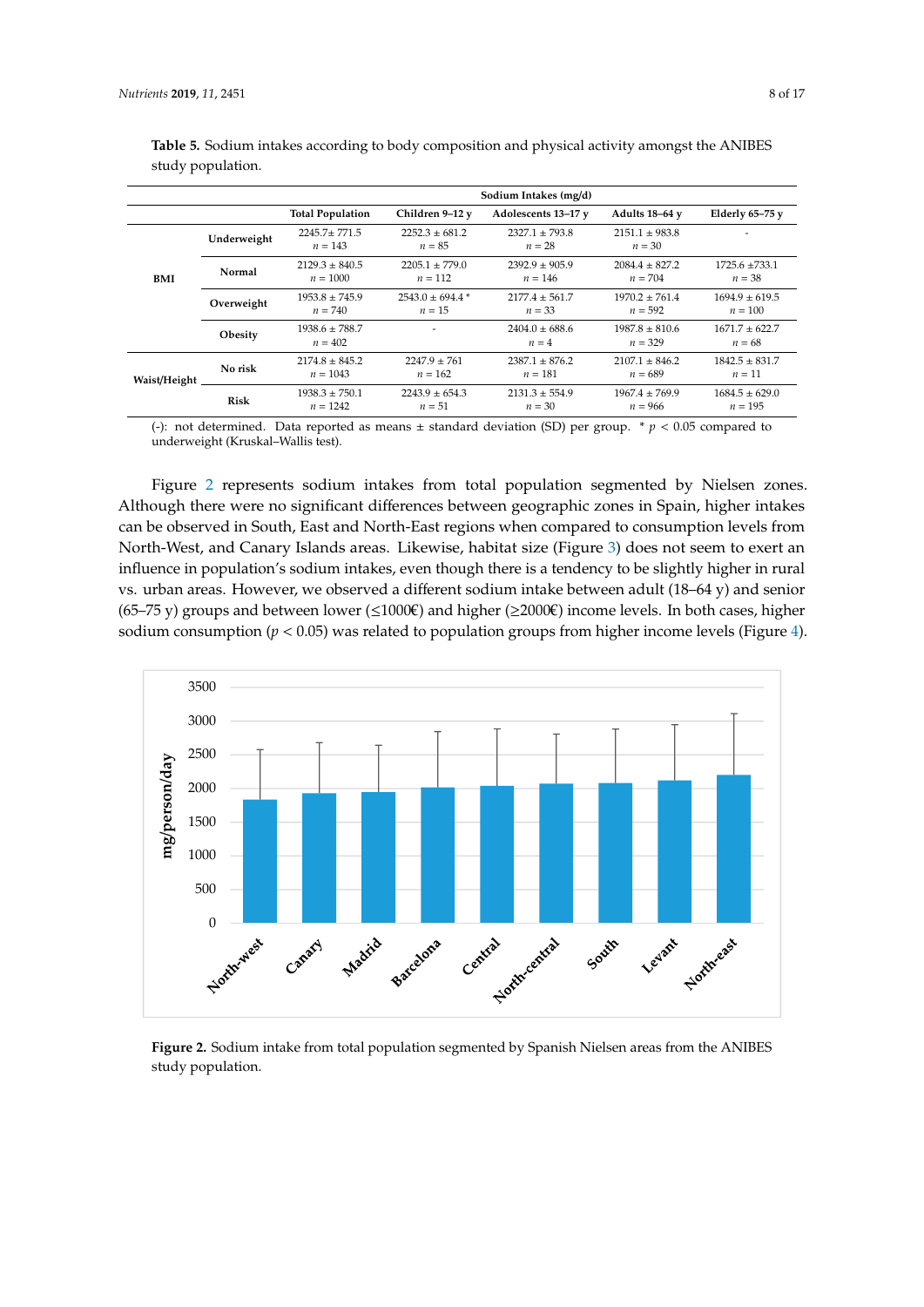<span id="page-8-0"></span>

Figure 3. Sodium intake from total population by habitat size from the ANIBES study population.

<span id="page-8-1"></span>

Figure 4. Sodium intakes by income level and age groups from the ANIBES study population. \*  $p <$ 0.05 compared to >2000€ (Kruskal–Wallis test and the Dunn test to adjust for multiple comparison and adjust the *p*-value with Bonferroni correction).

# **4. Discussion 4. Discussion 4. Discussion**

The current examination of nationally representative data presents an updated insight into sodium intakes by age group, gender, eating occasions, geographical area, income level and body weight from the ANIBES Spanish population. Furthermore, we identified the major food sources of sodium in the Spanish diet, excluding added salt.

# *4.1. Sodium Intakes by Gender and Age, Total and Per 1000 kcal 4.1. Sodium Intakes by Gender and Age, Total and Per 1000 kcal 4.1. Sodium Intakes by Gender and Age, Total and Per 1000 kcal*

Sodium intakes across the ANIBES study population exceeded recommendations, as total intakes reached 2025 ± 805 mg of sodium per day, which is approximately 5.06 g/day of salt, compared to the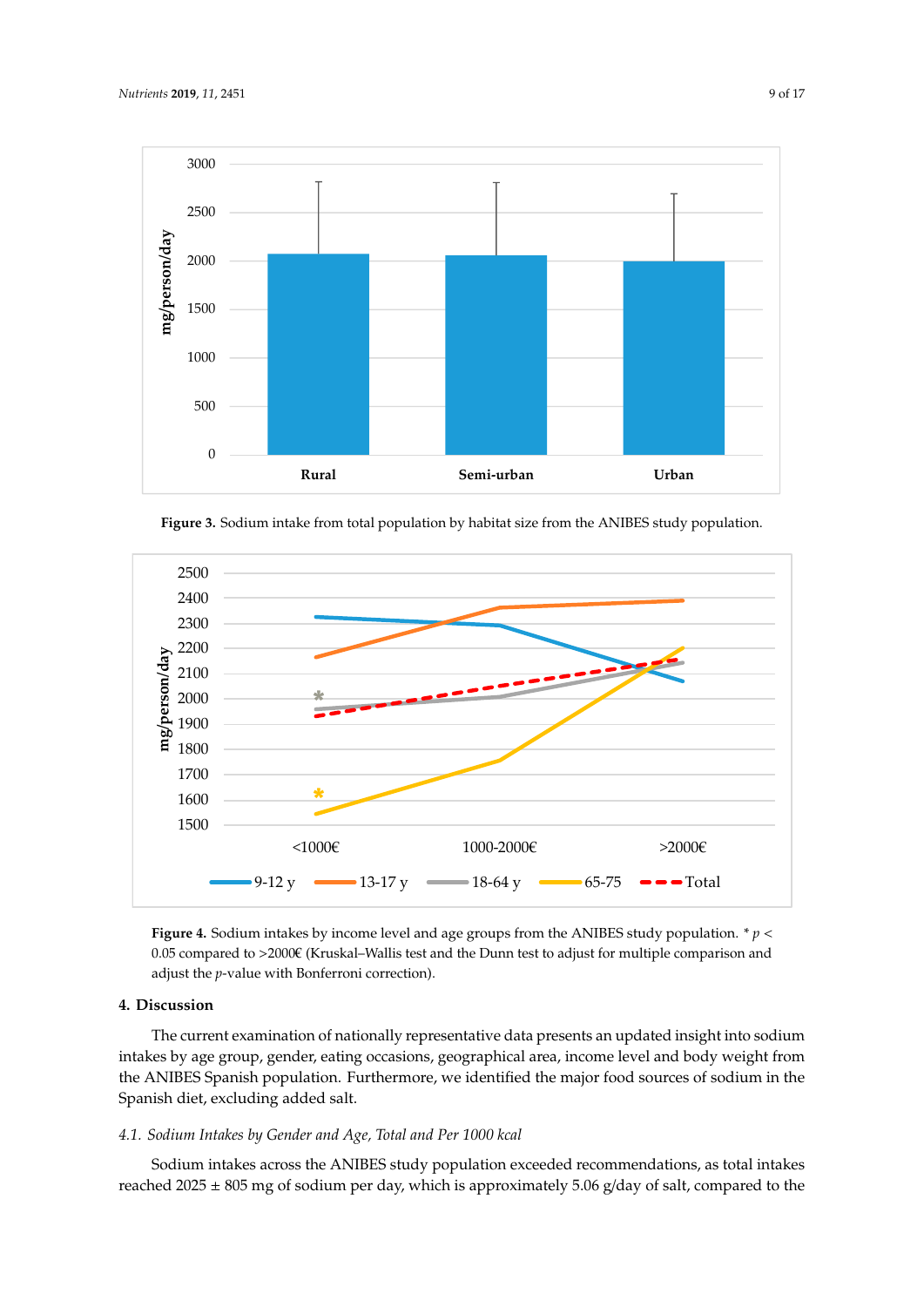WHO recommendations of  $\leq$  2000 mg/day of sodium and 5 g/day of salt for adults [\[27\]](#page-14-15). Men consumed higher quantities than women, regardless of age. These differences may be attributable to the higher amount of foods consumed by males, as they fade when sodium consumption is expressed in mg/day per 1000 kcal (1130  $\pm$  307 mg/day for males and 1106  $\pm$  322 mg/day for females).

Previous research has already shown a concerning excessive sodium intake within the Spanish population. Ortega et al. [\[26\]](#page-14-14) studied the sodium intake of a representative sample of Spanish young and middle-aged adults aged 18–60 years (*n* = 418) by means of the 24-h urinary sodium excretion method, which is considered the gold standard for estimating sodium intake [\[39\]](#page-15-7). Authors reported a dietary salt intake of 9.8 (SD 4.6) g/day (3920 mg/day of sodium), and that 88.2% of the subjects had salt intakes above the recommended 5 g/day. They also found a higher salt intake in males and in participants with higher BMI. These values are much higher than our results, which may be explained in part by the different sodium assessment methodology that assumes all urinary sodium comes from the diet. In addition, these differences may account for the discretionary salt use, which is not quantified in our study and potential underestimation of other sodium food sources. Moreover, reformulation policies to lower salt content in foods (e.g., bread) have been in constant progress and successfully implemented in our country during the last years.

The Global Burden of Disease (GBD) study appraised that a diet may be considered high in sodium when it results in an average 24-h urinary sodium excretion higher than 3 g/day [\[3\]](#page-13-2). In 2017, the GBD study estimated that in the 28 European Union (EU) member states, a diet high in sodium was responsible for more than 182,000 deaths and 2,950,000 disability adjusted life years (DALYs), both mainly associated with CVD, stomach cancer and chronic kidney disease [\[3\]](#page-13-2); therefore, sodium intake reduction has become a priority in public health policies [\[40\]](#page-15-8).

According to the European Commission (EC) data from 2013, salt consumption amongst adults in most European countries ranged from 7 to 13 g/day (2800–5200 mg sodium/day); therefore, exceeding WHO recommendations. Germany, Cyprus, Bulgaria and Latvia reported the lowest salt intake (6.3–7.3 g/day), whereas the Czech Republic, Slovenia, Hungary and Portugal presented the highest salt intake (12.3–13.6 g/day) [\[40\]](#page-15-8). Nonetheless, lower salt consumption was found amongst the Austrian population, where the mean dietary salt intake in adults was 5.6 g/day (2240 mg sodium/day) [\[18\]](#page-14-6), which is in line with our results.

Of major concern are the results that indicate that sodium intakes were significantly higher amongst children and adolescents when compared to adults and the elderly. These differences imply that, in our study population, children and adolescents are the specific population groups that primarily exceed the WHO recommendations and public health campaigns and policies should be targeted at them as a high intake of salt is linked to the risk of early development of cardiovascular risk factors such as hypertension [\[41\]](#page-15-9). Aparicio et al. [\[42\]](#page-15-10) assessed sodium intakes from a sample of 205 Spanish schoolchildren aged 7–11 y by measuring 24-h urinary sodium excretion. They found that 84.5% of subjects aged  $\leq 10$  y had intakes of >4 g salt/day, and 66.7% of those aged >10 y had intakes of >5 g salt/day. These findings indicate only slightly higher sodium intake levels than our results, regardless of the different methodologies used. The US National Health and Nutrition Examination Survey, 2011–2012 (NHANES) evaluated a nationally representative sample of 2142 children aged 6 to 18 years who completed a 24-h dietary recall. Their results reported even higher levels of average daily sodium intake among adolescents aged 14 to 18 y (3565  $\pm$  120 mg) [\[43\]](#page-15-11).

# *4.2. Sodium Intakes from Foods (Excluding Added Salt) Consumed at Different Eating Occasions by Age Groups*

Regarding dietary patterns from the ANIBES study population, examination of sodium intakes over different eating occasions showed no significant differences across gender or age groups, neither did week or weekend consumption. However, we did observe that dinner accounted for 30–37% of total sodium daily intakes, being the highest contributor amongst eating occasions, since lunch provided 25–34%, while morning and afternoon breaks provided only 5–11% of total sodium intakes. It is important to remember that dinner is the most common eating occasion to be consumed at home,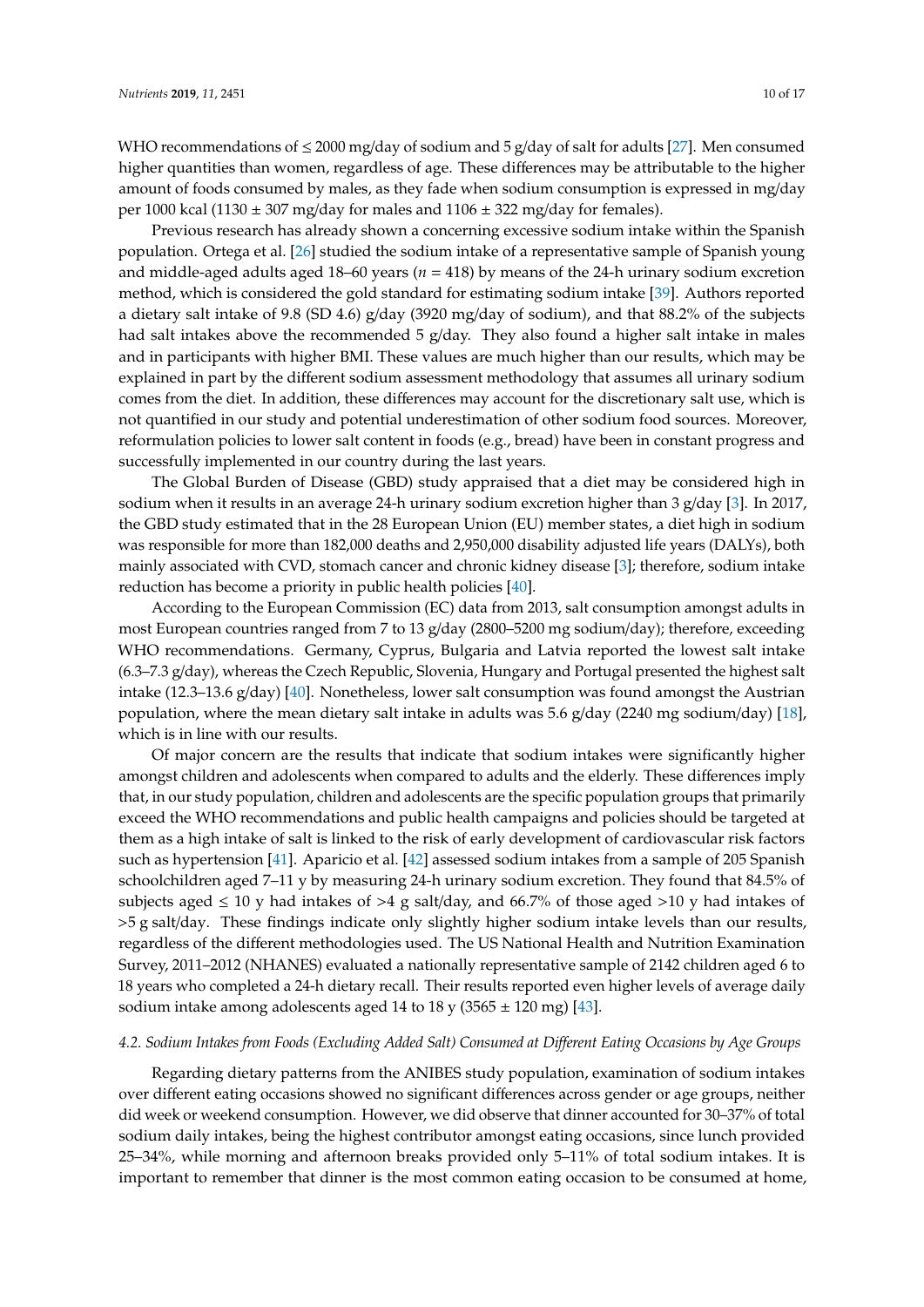meaning that personal and family responsibility should be addressed. In addition, this is the first time that sodium intakes are evaluated by eating occasions in Spain. Dickinson et al. [\[44\]](#page-15-12) studied these patterns in a nationally representative survey in Australia amongst an adult population (18–84 y,  $n = 7818$ ) and found that dinner and between-meal-time eating occasions were the main contributors to total sodium daily intakes (33% and 20%, respectively). Similar results were derived from the US NHANES for children aged 6 to 18 years, where 39% of sodium intake was consumed at dinner and 31% at lunch [\[43\]](#page-15-11).

# *4.3. Contribution of Dietary Food Sources (Excluding Added Salt) to the ANIBES Population Daily Sodium Intakes: Groups and Subgroups by Age Group*

We identified the five food groups that were the major sources of sodium consumed by the ANIBES study population, excluding table and cooking salt: meat and processed meat products (27%), cereals and grains (26%), milk and dairy products (14%), ready-to-eat meals (13%) and fish and shellfish (6%). The main subgroups from each of these food groups were sausages and other processed meat products, bread, cheeses and canned fish and shellfish.

Remarkably, for children and adolescents, meat and processed meat products as well as cereals and grains represented 27% of their total daily sodium intakes each, meaning that only those two food groups account for more than 50% of their sodium intakes. Conversely, the elder population had a higher contribution from the cereals and grains group (29%), and lower from meat and processed meat products. Milk and dairy products equally contributed to total sodium intakes amongst children and the elderly, while it was only slightly lower for adolescents and adults. Of concern, ready-to-eat meals were major sodium sources for adolescents and children, and much lower in adults and the elderly. Fish and shellfish products had a higher consumption amongst adults and specially the elderly. A recent study from Cuadrado-Soto et al. [\[45\]](#page-15-13) in Spanish children aged 7–11 y also assessed the major sources of sodium from the diet by using a 3-day dietary record. Although the main aim of this research was identifying the degree of processing of these foods, their results may be comparable to our study. The average dietary sodium intake was 2026 mg/day (5.1 g salt/day) and the main sources were meat and meat products, cereals and grains, milk and dairy products, ready-to-eat and pre-cooked dishes—proportions which were similar to our findings—and sugars and sweets, which only accounted for 2% according to our data. However, results from the NHANES showed that for US children aged 6 to 18 y, the top ten food categories that contributed to almost half (48%) of their sodium intake included pizza, Mexican-mixed dishes, sandwiches, breads, cold meat cuts, soups, savoury snacks, cheese, plain milk, and poultry [\[43\]](#page-15-11). In the United Kingdom, Bruce et al. [\[46\]](#page-15-14) assessed data from 21,108 British households between October 2008 and September 2009, using purchasing data from 44,372 food products (product description, product weight, annual purchases) and sodium values (mg/100 g) to obtain the major contributors to sodium intake. The largest contributors were table salt (23%), processed meats (18%), bread and bakery products (13%), dairy products (12%), and sauces and spreads (11%). They identified that more than one-third of sodium purchased (37%) was provided for by five food categories: bacon, bread, milk, cheese, and sauces. Although British dietary patterns greatly differ from Spanish, we acknowledge these findings are quite consistent with ours when identifying major sodium sources, except for the fact that sauces only represent 3% of the ANIBES study sodium intakes. The Austrian population [\[18\]](#page-14-6), which showed the lowest sodium intakes across Europe according to published data, had similar food sources to our results. Data were collected from the Austrian Nutrition Survey 2014/2016, in 2018 adults between 18 and 64 y and assessed by use of 24-h recalls, on two non-consecutive days. Excluding the main contributors which were condiments and table salt, cereals and cereal products, meat and meat products and dairy products accounted for the greatest sodium intakes [\[18\]](#page-14-6). Therefore, it seems that globally high sodium intakes are mostly unrelated to the different dietary patterns (e.g., Mediterranean Diet vs. Western Diet).

Comparability of published studies is limited as different collection methods are used to determine sodium and salt intake: 24-h dietary recalls, dietary records or 24-h urine samples. In the previously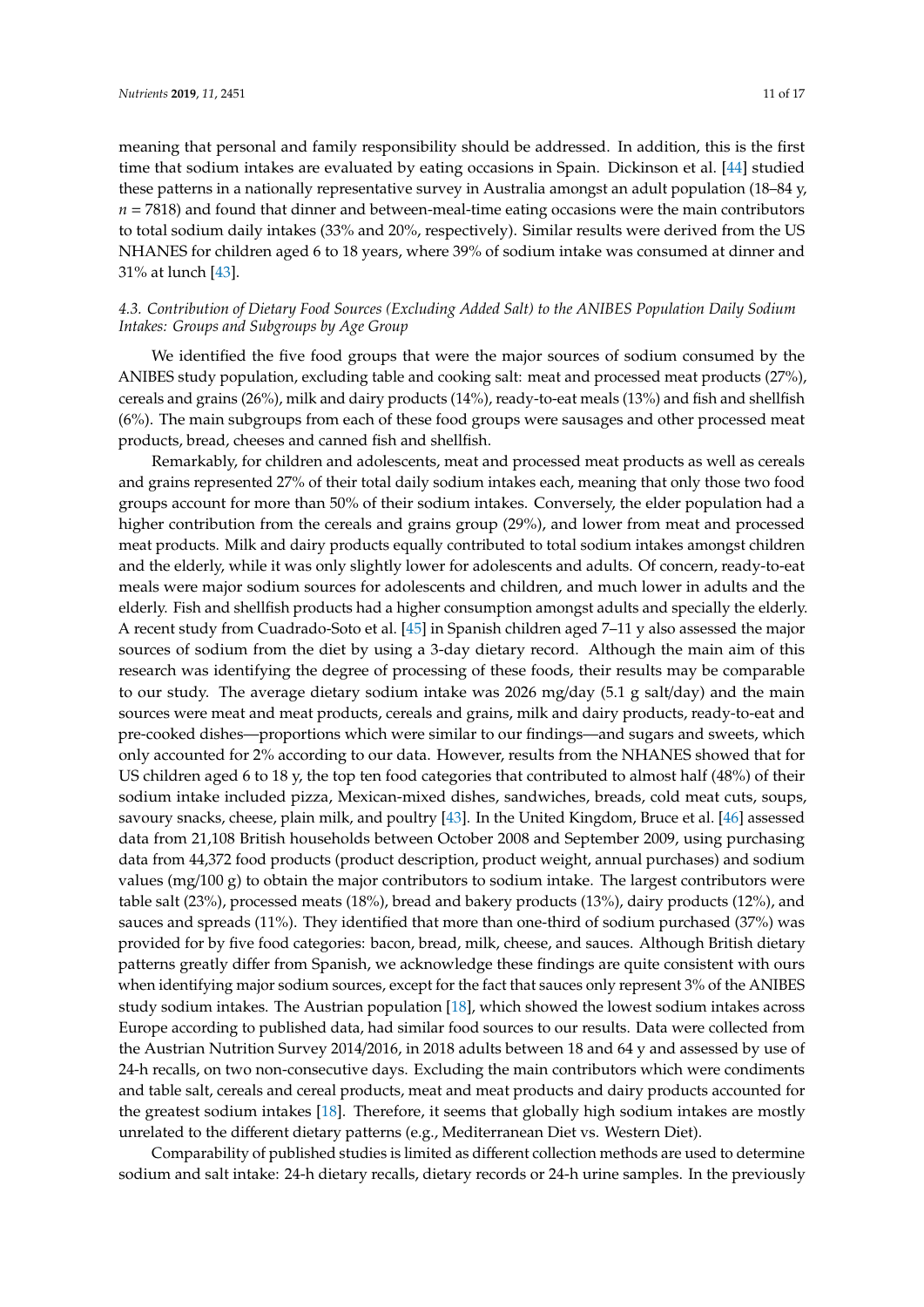mentioned study by the EC (2013), countries reporting the highest salt consumption used the 24-h urinary sodium excretion method, either alone or in combination with the 24-h dietary recall, whereas countries reporting the lowest salt intake only used dietary studies for the assessment [\[40\]](#page-15-8). The inclusion or exclusion of salt added during cooking or at the table is also a confounding factor. In addition, some studies do not record foods consumed outside the home (restaurants, fast-foods, etc.). It is also important to remark that frequency of consumption rather than sodium density of food products could play a key role in excess sodium intakes, therefore identification of major sources across the population could be more effective than only focusing on sodium-rich products. For instance, basic (staple) foods such as bread are amongst the main sodium contributors for most European populations [\[40,](#page-15-8)[46,](#page-15-14)[47\]](#page-15-15), and in turn, processed meats which are denser in sodium than bread, contribute to the same proportion of sodium intakes amongst the ANIBES study population. The High Level Group on Nutrition and Physical Activity from the European Commission [\[40\]](#page-15-8) identified four priority groups for action due to their salt contents but also to their frequency of consumption. These were bread, processed meats, cheese and ready-to-eat dishes. Initiatives for salt reduction introduced across the EU include agreements with food business operators or representative sectorial associations, awareness raising actions and monitoring approaches.

In Spain, bread is one of the major dietary contributors of sodium, not only due to its salt content but also and mainly, to its consumption frequency as it is a staple product [\[48\]](#page-15-16), even though a sharp decline in its consumption has been observed in the last decades. For this reason, the AESAN established an agreement in 2004 with bread's sectorial association (CEOPAN) for which bakers compromised to decrease sodium levels in flour by up to 20% in 4 years. In a cross-sectional study published in 2014, Perez-Farinós et al. assessed salt content in a representative sample of commercial and handmade breads (*n* = 1137) by analytical measures [\[49\]](#page-15-17). They found that the mean salt content was 2.08 g/100 g (SD: 0.32) with a minimum value of 0.30 g and a maximum of 3.33 g. In addition, they compared their results with data from 2008 (when voluntary bread reformulation practices started), to find salts levels remained stable. At present, there are other ongoing agreements such as the one between AESAN and the Spanish Confederation of Meat Retailers (CEDERCARNE) in which they committed to reduce 10% of the sodium in their products within 2 years [\[50\]](#page-15-18). Very recently (2019), an additional effort products has been launched through a voluntary agreement between the Spanish Health Administration and the food industry, in order to reformulate over 3000 commonly eaten products, and is planned to be achieved by the end of year 2020. Another important fact to emphasise is that the population is not always completely aware of the amounts of salt they consume [\[51\]](#page-16-0). It has been estimated that most dietary sodium comes from processed food and beverage products [\[52\]](#page-16-1) where sodium is added by the food industry to enhance flavour, texture, etc. The role of food labelling is therefore fundamental to allow consumers to identify products which are reduced or high in sodium [\[53\]](#page-16-2). For this reason, the Regulation (EU) No. 1169/2011 on the provision of food information to consumers, adopted by the European Parliament and the Council in 2011, established that the term "salt" instead of "sodium" must be used on food labels to guarantee improved consumer understanding [\[54\]](#page-16-3) as it is the major form in which sodium is added to foods and beverages.

## *4.4. Sodium Intakes According to Body Composition*

According to our results regarding sodium intakes related to body composition of the ANIBES population, there were significant differences between sodium intakes of children who were overweight, as they showed higher intakes than those who were underweight. No differences were found for other age or BMI group. Results of the FANPE study in a representative sample of the adult Spanish population (*n* = 418, 18–60 y) [\[55\]](#page-16-4) found that sodium intake adjusted by energy was related to weight gain promotion. They showed a positive association between BMI and urinary sodium concentration, as well as with waist circumference and waist/height ratio, which we did not observe amongst the ANIBES study individuals. Hasenegger et al. [\[18\]](#page-14-6) also found a significant positive association between dietary salt intake and body weight ( $r = 0.186$ ,  $p = 0.001$ ), body height ( $r = 0.241$ ,  $p = 0.001$ ), body mass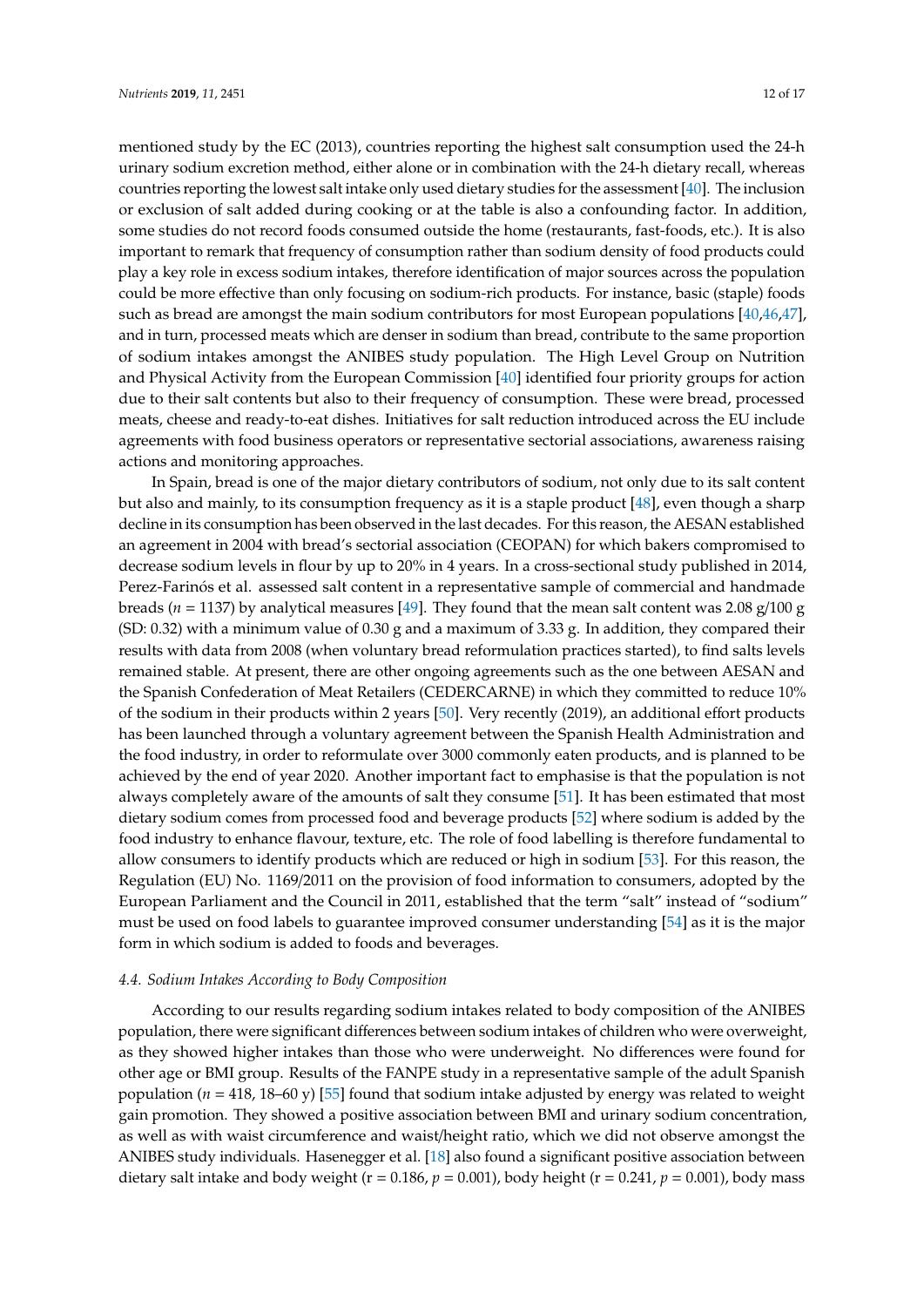index ( $r = 0.082$ ,  $p = 0.001$ ) and waist circumference ( $r = 0.153$ ,  $p = 0.001$ ) in the Austrian population. Dietary salt intake was reported to be significantly lower (z = −3.640, *p* = 0.002) among normal weight (4.91 (IQ range: 2.89) g/day) compared to obese persons (5.80 (IQ range: 3.76) g/day). Authors allege the possibility that salt intake might promote the consumption of foods that lead to weight gain as salty foods are more palatable and encourage people to consume greater quantities of these foods, and likewise, that people with excess weight make worse food choices, especially those towards foods with high contents of sodium. It is indeed a complex association and there are scarce studies on the subject, but the latest research indicates that sodium might be an independent risk factor for obesity and that sodium might alter body fat metabolism, although mechanisms remain unknown [\[56,](#page-16-5)[57\]](#page-16-6).

# *4.5. Sodium Intake from Total Population Segmented by Spanish Nielsen Areas, Habitat Size and by Income Level and Age Groups from the ANIBES Study Population*

We found no significant differences for sodium intakes between geographic zones in Spain, neither related to habitat size. Nevertheless, when assessing intakes in relation to income levels, adult and senior groups showed significantly lower sodium intakes at lower income levels ( $\leq 1000 \varepsilon$ ) when compared to higher (≥ 2000€). The study conducted in the Austrian population did not show these differences or any other related to sodium intakes and affluence [\[18\]](#page-14-6). However, the study by Cappuccio et al. [\[58\]](#page-16-7) that assessed sodium intake across the Italian population did find geographic and socioeconomic variations. The MINISAL-GIRCSI was a cross-sectional survey conducted in Italy and designed specifically to assess sodium and potassium intake in which 3857 participants, aged 39–79 years old, were randomly sampled in 20 regions. Authors described a significant north–south pattern of sodium excretion, as participants living in southern Italy (i.e., Calabria, Basilicata and Puglia) had a significantly higher sodium excretion than elsewhere. They also found a significantly higher salt intake in disadvantaged social groups (low-skill workers and lower education).

### *4.6. Strengths and Limitations*

Several potential limitations exist in our analysis. First, dietary recall data may be subject to reporting error (where misreporting of intake may be particularly prevalent among children and adolescents). However, the methodology used to collect the presented data had the advantage of the use of mobile tablet technology to record food consumption, therefore overcoming limitations related to memory and bias. According to literature, underestimation of salt intakes is around 29% to 41% [\[23\]](#page-14-11) due to underestimating and underreporting, difficulties in quantifying salt content of processed foods and discretionary salt use (in home, cooking or at the table) [\[37\]](#page-15-5). As already explained, the presented data do not include the discretionary salt added at the table or during cooking; therefore, the actual total salt intake is underestimated. Second, the results are limited by the cross-sectional design of the study, which does not allow judgements of causal relations, rather only associations. Third, dietary surveys are often considered unsuitable for estimating population sodium intake as they tend to underestimate intake due to the variability of the salt content in recipes for both processed and home-cooked foods and the difficulty to quantify discretionary salt use. Indeed, the gold standard for assessing total sodium intake is 24-h urine sodium excretion.

Food composition tables and databases also hold important limitations, as there is a lack of updated and comprehensive data on processed foods and ready-to-eat foods as this requires considerable effort [\[9\]](#page-13-7). In addition, there are many ways of aggregating individual foods into food groups and subgroups; in the present study, classification was made according to previous ANIBES studies [\[33\]](#page-15-1) that recently updated the food groups and subgroups of the Spanish market, a key strength in the present study.

# **5. Conclusions**

Reducing the dietary sodium intake is a challenging and relevant public health goal as intakes are above recommendations for all age groups, mainly for the youngest, and for both genders.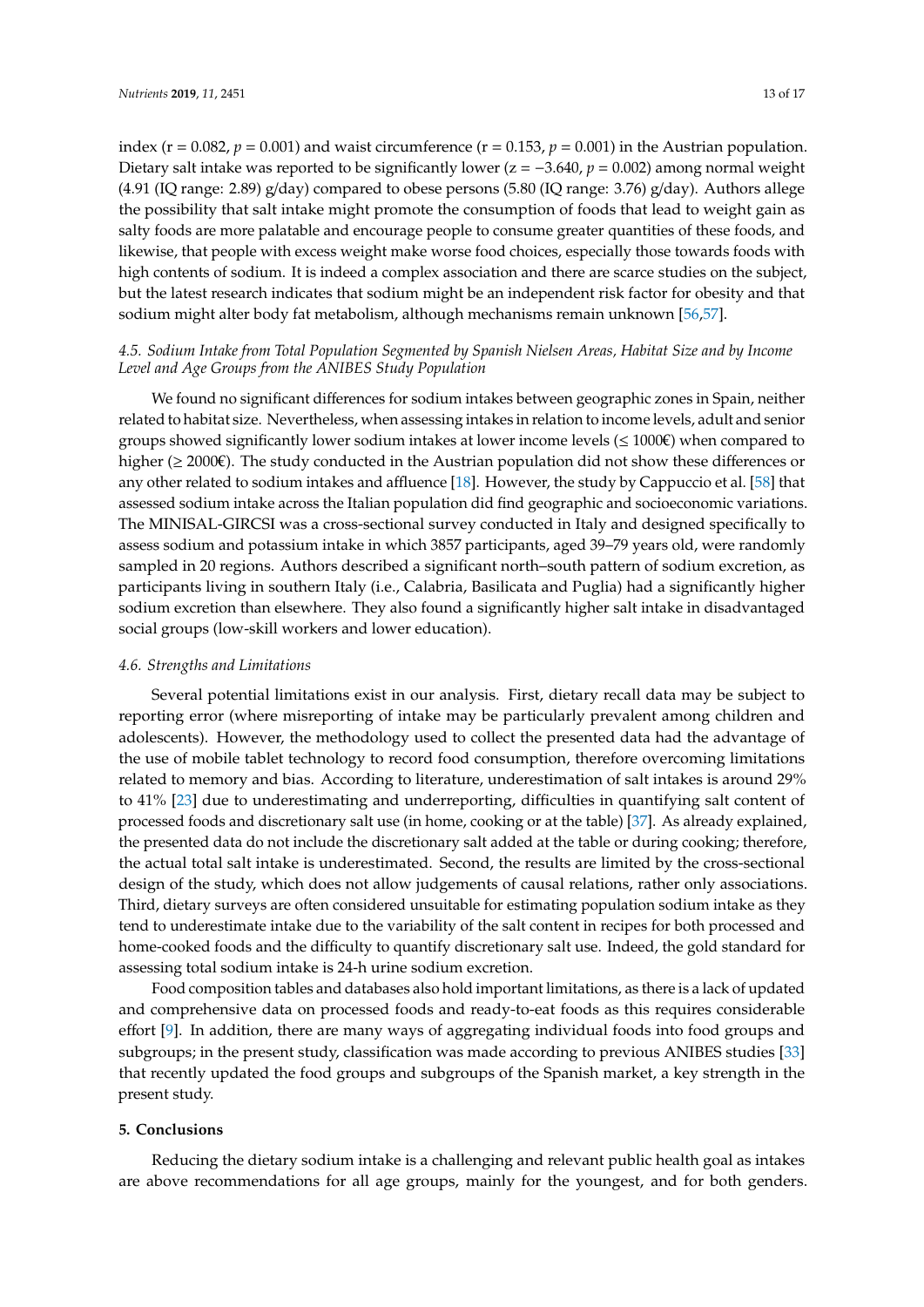Sodium reduction is a relevant, cost-effective strategy to reduce high blood pressure and help prevent cardiovascular disease, the leading cause of death in Spain and throughout the world. The major sodium food sources within the Spanish diet are meat and meat products, cereals and grains, milk and dairy products and ready-to-eat meals. Therefore, improving the quality of nutritional composition of foods as well as moderating certain groups consumption are key goals for public health authorities and for achieving a balanced diet in the Spanish population. Consequently, the data presented may shape and inform public health policies aimed at reducing the sodium content of the diet.

**Author Contributions:** M.d.L.S.-V., T.P. and E.R. analysed the data, contributed to the design of the manuscript and to the interpretation and discussion of the results. J.A.-B., Á.G., M.G.-G., R.M.O. and L.S.-M. are members of the Scientific Advisory Board of the ANIBES study. These authors were responsible for the careful review of the study protocol, design and methodology, providing scientific advice to the study and for the interpretation of the results. They also critically reviewed the manuscript. G.V.-M., the Principal Investigator, was responsible for the design, protocol, methodology and follow-up/checking of the study. G.V.-M. also revised the manuscript. All authors approved the final version of the manuscript.

**Funding:** This research was funded by a grant from Coca-Cola Iberia through an agreement with the Spanish Nutrition Foundation (Fundación Española de la Nutrición (FEN).

**Acknowledgments:** The authors would like to thank Coca-Cola Iberia and IPSOS for its support and technical advice, particularly Rafael Urrialde and Javier Ruiz.

**Conflicts of Interest:** The authors declare no conflict of interest. The study was financially supported by a grant from Coca-Cola Iberia through an agreement with the Spanish Nutrition Foundation (Fundación Española de la Nutrición (FEN)). The funding sponsor had no role in the design of the study, the collection, analysis nor interpretation of the data, the writing of the manuscript, or in the decision to publish the results.

# **References**

- <span id="page-13-0"></span>1. Lloyd-Jones, D.M.; Hong, Y.; Labarthe, D.; Mozaffarian, D.; Appel, L.J.; Horn, L.V.; Greenlund, K.; Daniels, S.; Nichol, G.; Tomaselli, G.F. Defining and Setting National Goals for Cardiovascular Health Promotion and Disease Reduction. *Circulation* **2010**, *121*, 586–613. [\[CrossRef\]](http://dx.doi.org/10.1161/CIRCULATIONAHA.109.192703) [\[PubMed\]](http://www.ncbi.nlm.nih.gov/pubmed/20089546)
- <span id="page-13-1"></span>2. Benjamin, E.J.; Muntner, P.; Alonso, A.; Bittencourt, M.S.; Callaway, C.W.; Carson, A.P. Heart Disease and Stroke Statistics-2019 Update: A Report from the American Heart Association. *Circulation* **2019**, *139*, e56–e528. [\[CrossRef\]](http://dx.doi.org/10.1161/CIR.0000000000000659) [\[PubMed\]](http://www.ncbi.nlm.nih.gov/pubmed/30700139)
- <span id="page-13-2"></span>3. Stanaway, J.D.; Afshin, A.; Gakidou, E.; Lim, S.S.; Abate, D.; Abate, K.H.; Abdela, J. Global, regional, and national comparative risk assessment of 84 behavioural, environmental and occupational, and metabolic risks or clusters of risks for 195 countries and territories, 1990–2017: A systematic analysis for the Global Burden of Disease Study 2017. *Lancet* **2018**, *392*, 1923–1994. [\[CrossRef\]](http://dx.doi.org/10.1016/S0140-6736(18)32225-6)
- <span id="page-13-3"></span>4. Bifari, F.; Berton, V.; Pino, A.; Kusalo, M.; Malpeli, G.; Di Chio, M.; Bersan, E.; Amato, E.; Scarpa, A.; Krampera, M. Meninges harbor cells expressing neural precursor markers during development and adulthood. *Front. Cell. Neurosci.* **2015**, *9*, 383. [\[CrossRef\]](http://dx.doi.org/10.3389/fncel.2015.00383) [\[PubMed\]](http://www.ncbi.nlm.nih.gov/pubmed/26483637)
- <span id="page-13-4"></span>5. World Health Organization. *European Food and Nutrition Action Plan 2015–2020*; WHO Regional office for Europe: Copenhagen, Denmark, 2014.
- <span id="page-13-5"></span>6. Afshin, A.; Sur, P.J.; Fay, K.A.; Cornaby, L.; Ferrara, G.; Salama, J.S.; Afarideh, M. Health effects of dietary risks in 195 countries, 1990–2017: A systematic analysis for the Global Burden of Disease Study 2017. *Lancet* **2019**, *393*, 1958–1972. [\[CrossRef\]](http://dx.doi.org/10.1016/S0140-6736(19)30041-8)
- <span id="page-13-6"></span>7. Mozaffarian, D.; Fahimi, S.; Singh, G.M.; Micha, R.; Khatibzadeh, S.; Engell, R.E.; Lim, S.; Danae, G.; Ezzati, M.; Powles, J. Global sodium consumption and death from cardiovascular causes. *N. Engl. J. Med.* **2014**, *371*, 624–634. [\[CrossRef\]](http://dx.doi.org/10.1056/NEJMoa1304127) [\[PubMed\]](http://www.ncbi.nlm.nih.gov/pubmed/25119608)
- 8. Sacks, F.M.; Svetkey, L.P.; Vollmer, W.M.; Appel, L.J.; Bray, G.A.; Harsha, D.; Obarzanek, E.; Conlin, P.R.; Miller, E.R.; Simons-Morton, D.G.; et al. Effects on blood pressure of reduced dietary sodium and the Dietary Approaches to Stop Hypertension (DASH) diet. *N. Engl. J. Med.* **2001**, *344*, 3–10. [\[CrossRef\]](http://dx.doi.org/10.1056/NEJM200101043440101)
- <span id="page-13-7"></span>9. Intersalt Cooperative Research Group. Intersalt: An international study of electrolyte excretion and blood pressure. Results for 24 h urinary sodium and potassium excretion. *BMJ* **1988**, *297*, 319–328. [\[CrossRef\]](http://dx.doi.org/10.1136/bmj.297.6644.319)
- 10. Midgley, J.P.; Matthew, A.G.; Greenwood, C.M.T.; Logan, A.G. Effect of reduced dietary sodium on blood pressure: A meta-analysis of randomized controlled trials. *Jama* **1996**, *275*, 1590–1597. [\[CrossRef\]](http://dx.doi.org/10.1001/jama.1996.03530440070039)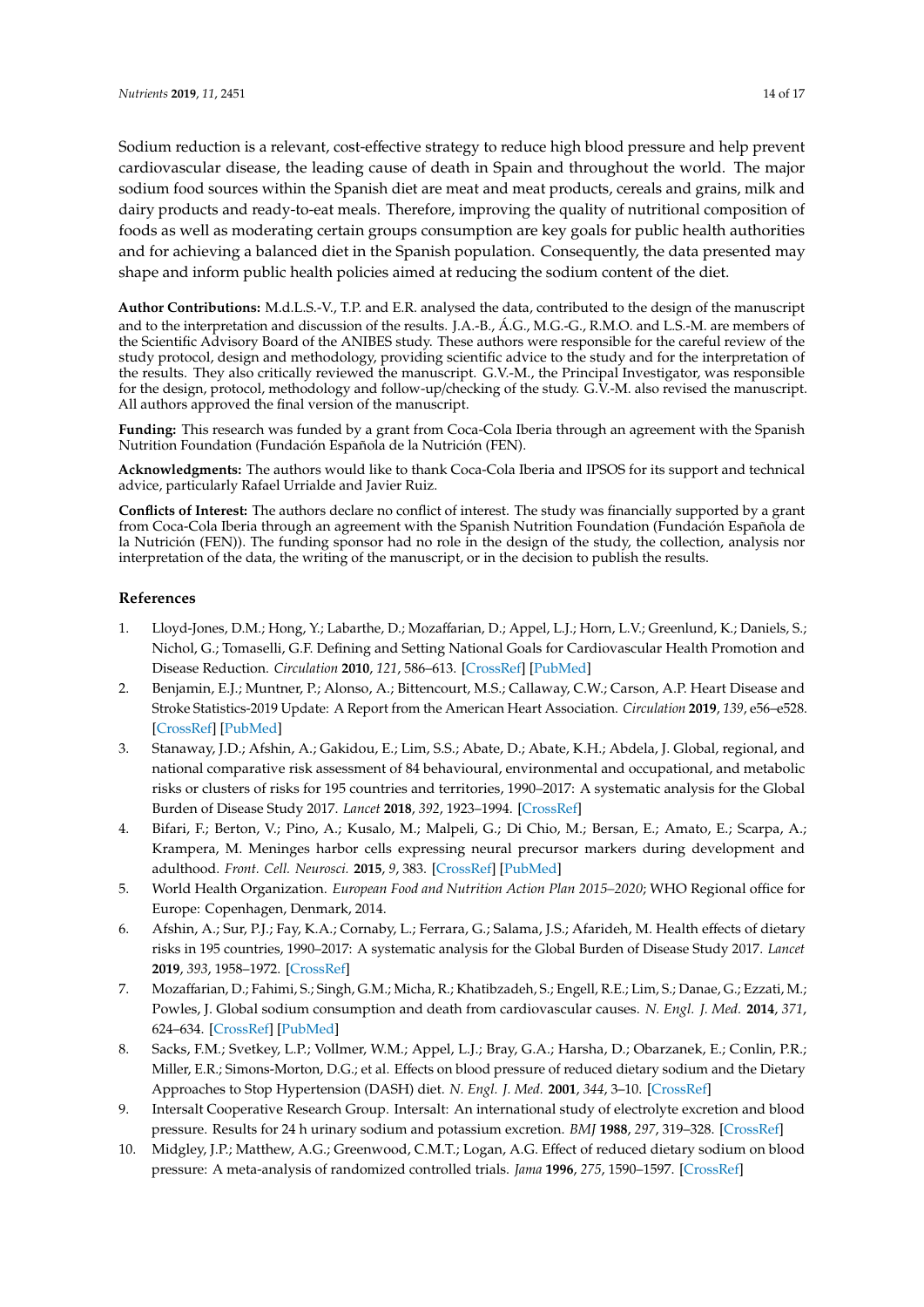- <span id="page-14-0"></span>11. Ndanuko, R.N.; Tapsell, L.C.; Charlton, K.E.; Neale, E.P.; Batterham, M.J. Dietary patterns and blood pressure in adults: A systematic review and meta-analysis of randomized controlled trials. *Adv. Nutr.* **2016**, *7*, 76–89. [\[CrossRef\]](http://dx.doi.org/10.3945/an.115.009753)
- <span id="page-14-1"></span>12. Farquhar, W.B.; Edwards, D.G.; Jurkovitz, C.T.; Weintraub, W.S. Dietary sodium and health: More than just blood pressure. *J. Am. Coll. Cardiol.* **2015**, *65*, 1042–1050. [\[CrossRef\]](http://dx.doi.org/10.1016/j.jacc.2014.12.039) [\[PubMed\]](http://www.ncbi.nlm.nih.gov/pubmed/25766952)
- 13. Kotchen, T.A.; Cowley, A.W.; Frohlich, E.D. Salt in Health and Disease—A Delicate Balance. *N. Engl. J. Med.* **2013**, *368*, 1229–1237. [\[CrossRef\]](http://dx.doi.org/10.1056/NEJMra1212606) [\[PubMed\]](http://www.ncbi.nlm.nih.gov/pubmed/23534562)
- <span id="page-14-2"></span>14. Appel, L.J.; Frohlich, E.D.; Hall, J.E.; Pearson, T.A.; Sacco, R.L.; Seals, D.R.; Sacks, F.M.; Smith, S.C., Jr.; Vafiadis, D.K.; Van Horn, L.V. The Importance of Population-Wide Sodium Reduction as a Means to Prevent Cardiovascular Disease and Stroke. *Circulation* **2011**, *123*, 1138–1143. [\[CrossRef\]](http://dx.doi.org/10.1161/CIR.0b013e31820d0793) [\[PubMed\]](http://www.ncbi.nlm.nih.gov/pubmed/21233236)
- <span id="page-14-3"></span>15. He, F.J.; Campbell, N.R.; MacGregor, G.A. Reducing salt intake to prevent hypertension and cardiovascular disease. *Rev. Panam. Salud Públ.* **2012**, *32*, 293–300. [\[CrossRef\]](http://dx.doi.org/10.1590/S1020-49892012001000008) [\[PubMed\]](http://www.ncbi.nlm.nih.gov/pubmed/23299291)
- <span id="page-14-4"></span>16. Widmaier, E.P.; Raff, H.; Strang, K.T. *Vander's Human Physiology: The Mechanisms of Body Function*; McGraw-Hill Higher Education: Boston, MA, USA, 2008.
- <span id="page-14-5"></span>17. Taormina, P.J. Implications of Salt and Sodium Reduction on Microbial Food Safety. *Crit. Rev. Food Sci. Nutr.* **2010**, *50*, 209–227. [\[CrossRef\]](http://dx.doi.org/10.1080/10408391003626207) [\[PubMed\]](http://www.ncbi.nlm.nih.gov/pubmed/20301012)
- <span id="page-14-6"></span>18. Hasenegger, V.; Rust, P.; König, J.; Purtscher, A.E.; Erler, J.; Ekmekcioglu, C. Main Sources, Socio-Demographic and Anthropometric Correlates of Salt Intake in Austria. *Nutrients* **2018**, *10*, 311. [\[CrossRef\]](http://dx.doi.org/10.3390/nu10030311)
- <span id="page-14-7"></span>19. World Health Organization Regional Office for Europe. Mapping Salt Reduction Initiatives in the WHO European Region 2013. Available online: http://[www.euro.who.int](http://www.euro.who.int/__data/assets/pdf_file/0009/186462/Mapping-salt-reduction-initiatives-in-the-WHO-European-Region.pdf)/\_\_data/assets/pdf\_file/0009/186462/ [Mapping-salt-reduction-initiatives-in-the-WHO-European-Region.pdf](http://www.euro.who.int/__data/assets/pdf_file/0009/186462/Mapping-salt-reduction-initiatives-in-the-WHO-European-Region.pdf) (accessed on 3 January 2018).
- <span id="page-14-8"></span>20. Monteiro, C.A.; Cannon, G.; Moubarac, J.C.; Levy, R.B.; Louzada, M.L.C.; Jaime, P.C. The UN Decade of Nutrition, the NOVA food classification and the trouble with ultra-processing. *Public Health Nutr.* **2017**, *21*, 5–17. [\[CrossRef\]](http://dx.doi.org/10.1017/S1368980017000234)
- <span id="page-14-9"></span>21. James, W.P.; Ralph, A.; Sanchez-Castillo, C. The dominance of salt in manufactured food in the sodium intake of affluent societies. *Lancet* **1987**, *329*, 426–429. [\[CrossRef\]](http://dx.doi.org/10.1016/S0140-6736(87)90127-9)
- <span id="page-14-10"></span>22. Brown, I.J.; Tzoulaki, I.; Candeias, V.; Elliott, P. Salt intakes around the world: Implications for public health. *Int. J. Epidemiol.* **2009**, *38*, 791–813. [\[CrossRef\]](http://dx.doi.org/10.1093/ije/dyp139)
- <span id="page-14-11"></span>23. Necchi, D.; Scherini, E. The malformation of the cerebellar fissura prima: A tool for studying histogenetic processes. *Cerebellum* **2002**, *1*, 137–142. [\[CrossRef\]](http://dx.doi.org/10.1080/147342202753671277)
- <span id="page-14-12"></span>24. McLean, R. Measuring population sodium intake: A review of methods. *Nutrients* **2014**, *6*, 4651–4662. [\[CrossRef\]](http://dx.doi.org/10.3390/nu6114651) [\[PubMed\]](http://www.ncbi.nlm.nih.gov/pubmed/25353661)
- <span id="page-14-13"></span>25. Powles, J.; Fahimi, S.; Micha, R.; Khatibzadeh, S.; Shi, P.; Ezzati, M.; Engell, R.E.; Lim, S.S.; Danaei, G.; Mozaffarian, D. Global, regional and national sodium intakes in 1990 and 2010: A systematic analysis of 24 h urinary sodium excretion and dietary surveys worldwide. *BMJ Open* **2013**, *3*, e003733. [\[CrossRef\]](http://dx.doi.org/10.1136/bmjopen-2013-003733) [\[PubMed\]](http://www.ncbi.nlm.nih.gov/pubmed/24366578)
- <span id="page-14-14"></span>26. Ortega, R.M.; López-Sobaler, A.M.; Ballesteros, J.M.; Pérez-Farinós, N.; Rodríguez-Rodríguez, E.; Aparicio, A.; Perea, J.M.; Andrés, P. Estimation of salt intake by 24 h urinary sodium excretion in a representative sample of Spanish adults. *Br. J. Nutr.* **2011**, *105*, 787–794. [\[CrossRef\]](http://dx.doi.org/10.1017/S000711451000423X) [\[PubMed\]](http://www.ncbi.nlm.nih.gov/pubmed/20969815)
- <span id="page-14-15"></span>27. World Health Organization. *WHO Guideline: Sodium Intake for Adults and Children*; Report, i-46; WHO Press: Geneva, Switzerland, 2012.
- <span id="page-14-16"></span>28. World Health Organization. *A Comprehensive Global Monitoring Framework including Indicators and a Set of Voluntary Global Targets for the Prevention and Control of Noncommunicable Diseases*; World Health Organization: Geneva, Switzerland, 2012.
- <span id="page-14-17"></span>29. Commission, E.E. *National Salt Initiatives; Implementing the EU Framework for Salt Reduction Initiatives*; European Commission Brussels: Brussels, Belgium, 2009.
- <span id="page-14-18"></span>30. Stoughton, R.L.; del Cerro, M.; Walker, J.R.; Swarz, J.R. Presence of displaced neural elements within rat cerebellar fissures. *Brain Res.* **1978**, *148*, 15–29. [\[CrossRef\]](http://dx.doi.org/10.1016/0006-8993(78)90375-X)
- <span id="page-14-19"></span>31. Yeung, C.H.C.; Gohil, P.; Rangan, A.M.; Flood, V.M.; Arcot, J.; Gill, T.P.; Louie, J.C.Y. Modelling of the impact of universal added sugar reduction through food reformulation. *Sci. Rep.* **2017**, *7*, 17392. [\[CrossRef\]](http://dx.doi.org/10.1038/s41598-017-17417-8)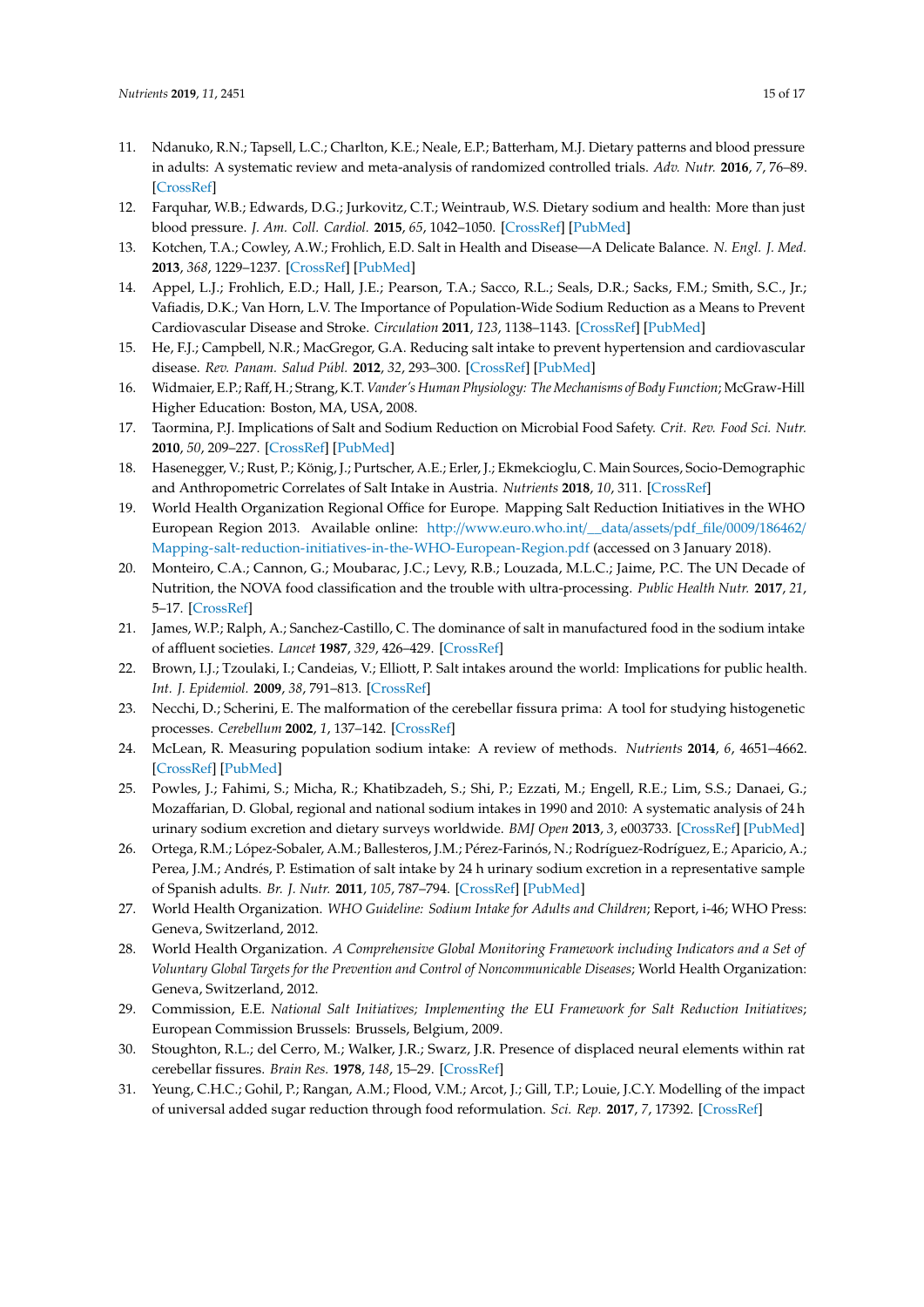- <span id="page-15-0"></span>32. Ministry of Health, Social Services and Equality. Spanish Agency for Food Safety and Nutrition. Collaboration Plan for the Improvement of the Composition of Food and Beverages and Other Measures 2020. Available online: http://[www.aecosan.msssi.gob.es](http://www.aecosan.msssi.gob.es/AECOSAN/docs/documentos/nutricion/Plan_Colaboracion_INGLES.pdf)/AECOSAN/docs/documentos/nutricion/Plan\_ [Colaboracion\\_INGLES.pdf](http://www.aecosan.msssi.gob.es/AECOSAN/docs/documentos/nutricion/Plan_Colaboracion_INGLES.pdf) (accessed on 10 January 2018).
- <span id="page-15-1"></span>33. Ruiz, E.; Ávila, J.; Castillo, A.; Valero, T.; del Pozo, S.; Rodriguez, P.; Bartrina, J.A.; Gil, A.; González-Gross, M.; Ortega, R.M.; et al. The ANIBES Study on Energy Balance in Spain: Design, Protocol and Methodology. *Nutrients* **2015**, *7*, 970–998. [\[CrossRef\]](http://dx.doi.org/10.3390/nu7020970)
- <span id="page-15-2"></span>34. Ruiz, E.; Ávila, J.M.; Valero, T.; Del Pozo, S.; Rodriguez, P.; Aranceta-Bartrina, J.; Gil, A.; González-Gross, M.; Ortega, R.M.; Serra-Majem, L.; et al. Energy intake, profile, and dietary sources in the Spanish population: Findings of the ANIBES study. *Nutrients* **2015**, *7*, 4739–4762. [\[CrossRef\]](http://dx.doi.org/10.3390/nu7064739)
- <span id="page-15-3"></span>35. Moreiras, O.; Carbajal, Á.; Cabrera, L.; Cuadrado, C. *Tablas de Composición de Alimentos 16. a Ed*; Pirámide: Madrid, Spain, 2013.
- <span id="page-15-4"></span>36. Fernández, C.; Lorenzo, H.; Vrotsou, K.; Aresti, U.; Rica, I.; Sánchez, E. *Estudio de Crecimiento de Bilbao: Curvas y Tablas de Crecimiento (Estudio Transversal)*; Fundación Faustino Orbegozo Eizaguirre: Bilbao, Spain, 2011.
- <span id="page-15-5"></span>37. World Health Organization. *Obesity: Preventing and Managing the Global Epidemic*; World Health Organization: Geneva, Switzerland, 2000.
- <span id="page-15-6"></span>38. Browning, L.M.; Hsieh, S.D.; Ashwell, M. A systematic review of waist-to-height ratio as a screening tool for the prediction of cardiovascular disease and diabetes: 0·5 could be a suitable global boundary value. *Nutr. Res. Rev.* **2010**, *23*, 247–269. [\[CrossRef\]](http://dx.doi.org/10.1017/S0954422410000144)
- <span id="page-15-7"></span>39. World Health Organization. *Strategies to Monitor and Evaluate Population Sodium Consumption and Sources of Sodium in the Diet*; Report of a Joint Technical Meeting Convened by WHO and the Government of Canada; World Health Organization: Geneva, Switzerland, 2011.
- <span id="page-15-8"></span>40. European Commission; Directorate-General Health and Consumers. Survey on Members States' Implementation of the EU Salt Reduction Framework. 2014. Available online: http://[ec.europa.eu](http://ec.europa.eu/health/nutrition_physical_activity/docs/salt_report1_en.pdf)/health/ [nutrition\\_physical\\_activity](http://ec.europa.eu/health/nutrition_physical_activity/docs/salt_report1_en.pdf)/docs/salt\_report1\_en.pdf (accessed on 21 February 2019).
- <span id="page-15-9"></span>41. Leyvraz, M.; Chatelan, A.; da Costa, B.R.; Taffé, P.; Paradis, G.; Bovet, P.; Bochud, M.; Chiolero, A. Sodium intake and blood pressure in children and adolescents: A systematic review and meta-analysis of experimental and observational studies. *Int. J. Epidemiol.* **2018**, *47*, 1796–1810. [\[CrossRef\]](http://dx.doi.org/10.1093/ije/dyy121)
- <span id="page-15-10"></span>42. Aparicio, A.; Rodríguez-Rodríguez, E.; Cuadrado-Soto, E.; Navia, B.; López-Sobaler, A.; Ortega, R. Estimation of salt intake assessed by urinary excretion of sodium over 24 h in Spanish subjects aged 7–11 years. *Eur. J. Nutr.* **2017**, *56*, 171–178. [\[CrossRef\]](http://dx.doi.org/10.1007/s00394-015-1067-y)
- <span id="page-15-11"></span>43. Quader, Z.S.; Gillespie, C.; Sliwa, S.A.; Ahuja, J.K.C.; Burdg, J.P.; Moshfegh, A.; Pehrsson, P.R.; Gunn, J.P.; Mugavero, K.; Cogswell, M.E. Sodium Intake among US School-Aged Children: National Health and Nutrition Examination Survey, 2011–2012. *J. Acad. Nutr. Diet.* **2017**, *117*, 39–47. [\[CrossRef\]](http://dx.doi.org/10.1016/j.jand.2016.09.010) [\[PubMed\]](http://www.ncbi.nlm.nih.gov/pubmed/27818138)
- <span id="page-15-12"></span>44. Dickinson, K.M.; Chan, L.; Moores, C.J.; Miller, J.; Thomas, J.; Yaxley, A.; Jackson, K.; Mehta, K.; Matwiejczyk, L.; Wray, A.; et al. Eating occasions and the contribution of foods to sodium and potassium intakes in adults. *Public Health Nutr.* **2018**, *21*, 317–324. [\[CrossRef\]](http://dx.doi.org/10.1017/S1368980017002968) [\[PubMed\]](http://www.ncbi.nlm.nih.gov/pubmed/29108531)
- <span id="page-15-13"></span>45. Cuadrado-Soto, E.; Peral-Suarez, Á.; Aparicio, A.; Perea, J.; Ortega, R.; López-Sobaler, A. Sources of Dietary Sodium in Food and Beverages Consumed by Spanish Schoolchildren between 7 and 11 Years Old by the Degree of Processing and the Nutritional Profile. *Nutrients* **2018**, *10*, 1880. [\[CrossRef\]](http://dx.doi.org/10.3390/nu10121880) [\[PubMed\]](http://www.ncbi.nlm.nih.gov/pubmed/30513875)
- <span id="page-15-14"></span>46. Neal, B.C.; Capelin, C.; Dunford, E.K.; Webster, J.L.; Jebb, S.A.; Ni Mhurchu, C. Sodium content of processed foods in the United Kingdom: Analysis of 44,000 foods purchased by 21,000 households1–3. *Am. J. Clin. Nutr.* **2011**, *93*, 594–600. [\[CrossRef\]](http://dx.doi.org/10.3945/ajcn.110.004481)
- <span id="page-15-15"></span>47. Quilez, J.; Salas-Salvado, J. Salt in bread in Europe: Potential benefits of reduction. *Nutr. Rev.* **2012**, *70*, 666–678. [\[CrossRef\]](http://dx.doi.org/10.1111/j.1753-4887.2012.00540.x)
- <span id="page-15-16"></span>48. Quílez, J.; Salas-Salvadó, J. La ingesta de sal y el consumo de pan. Una visión amplia de la situación en España. *Rev. Esp. Nutr. Hum. Diet.* **2013**, *17*, 61–72. [\[CrossRef\]](http://dx.doi.org/10.14306/renhyd.17.2.12)
- <span id="page-15-17"></span>49. Pérez Farinós, N.; Santos Sanz, S.; Dal Re, M.Á.; Yusta Boyo, J.; Robledo, T.; Castrodeza, J.J.; Campos Amado, J.; Villar, C. Salt content in bread in Spain, 2014. *Nutr. Hosp.* **2018**, *35*, 650–654. [\[CrossRef\]](http://dx.doi.org/10.20960/nh.1339)
- <span id="page-15-18"></span>50. Pérez-Farinós, N.; Robledo de Dios, T.; Re-Saavedra, D.; Ángeles, M.; Villar Villalba, C.; Labrado Mendo, E. Exceso de sal y salud. Consumo y fuentes alimentarias de sal en España. *Nutr. Hosp.* **2014**, *30*, 36–38.